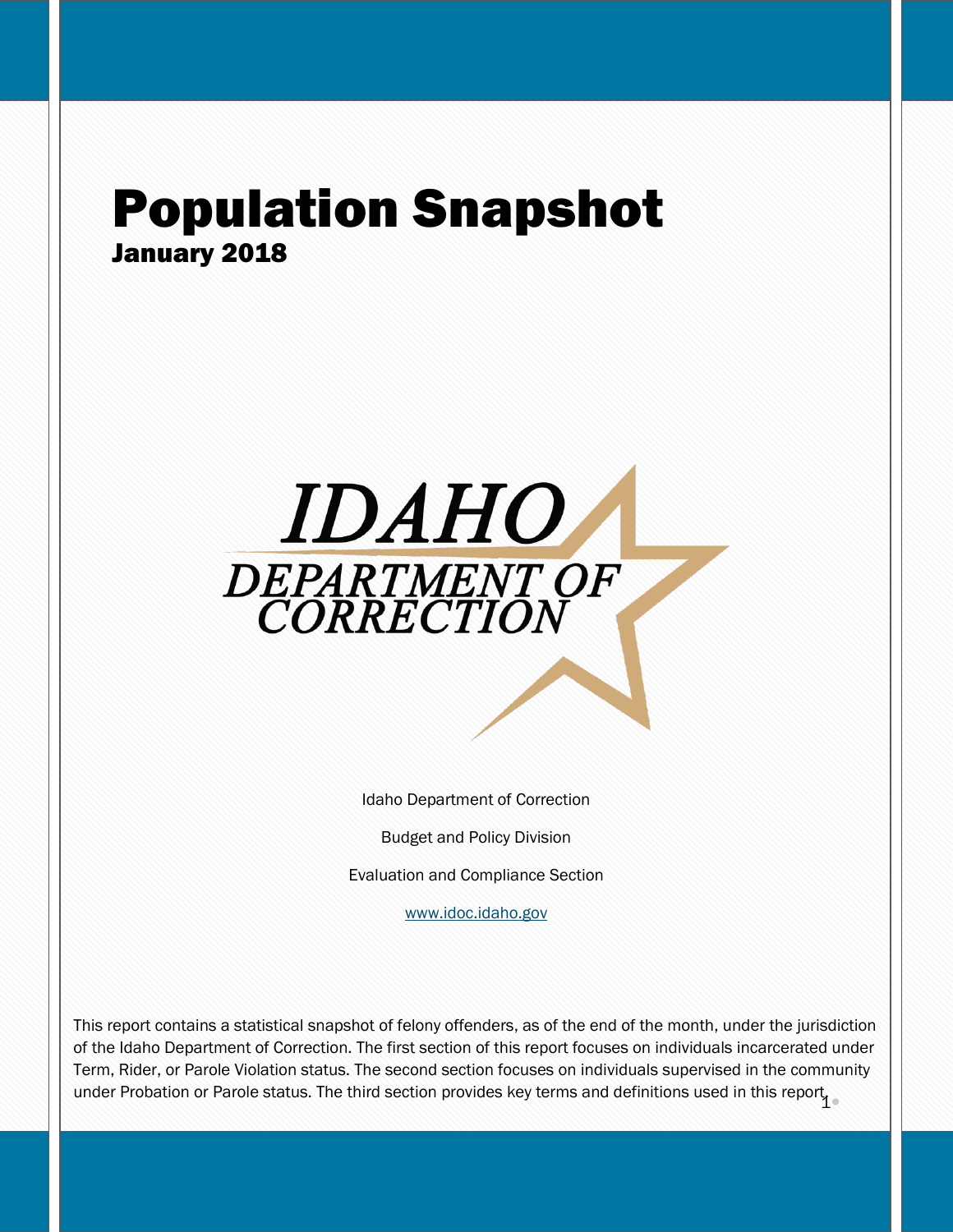## Table of Contents

| 18 |
|----|
|    |
|    |
|    |
|    |
|    |
|    |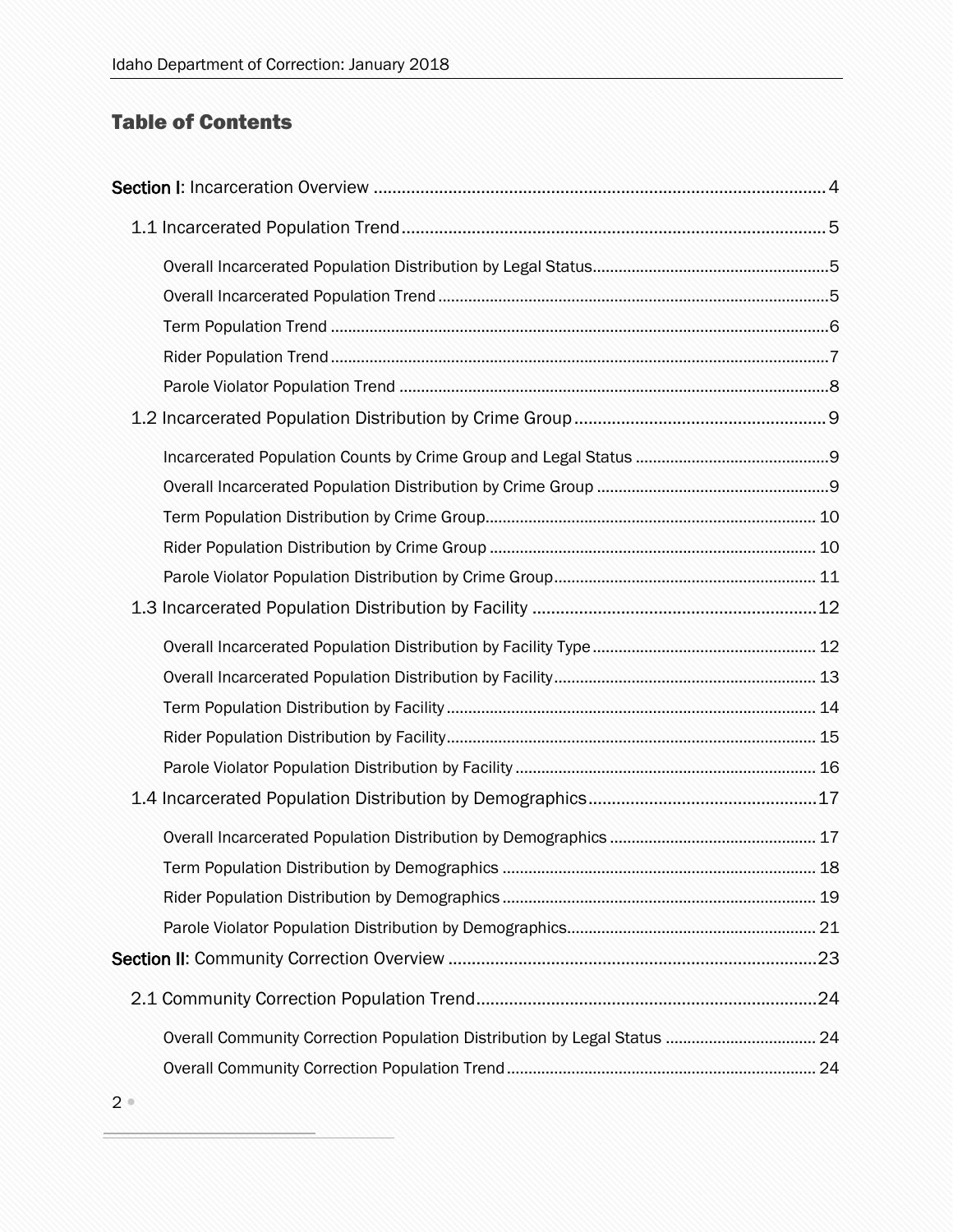| Community Correction Population Counts by Crime Group and Legal Status  27 |  |
|----------------------------------------------------------------------------|--|
|                                                                            |  |
|                                                                            |  |
|                                                                            |  |
|                                                                            |  |
| Idaho Department of Correction District Map and Corresponding Counties  29 |  |
|                                                                            |  |
|                                                                            |  |
|                                                                            |  |
| 2.4 Community Correction Population Distribution by Demographics31         |  |
| Overall Community Correction Population Distribution by Demographics 31    |  |
|                                                                            |  |
|                                                                            |  |
|                                                                            |  |
|                                                                            |  |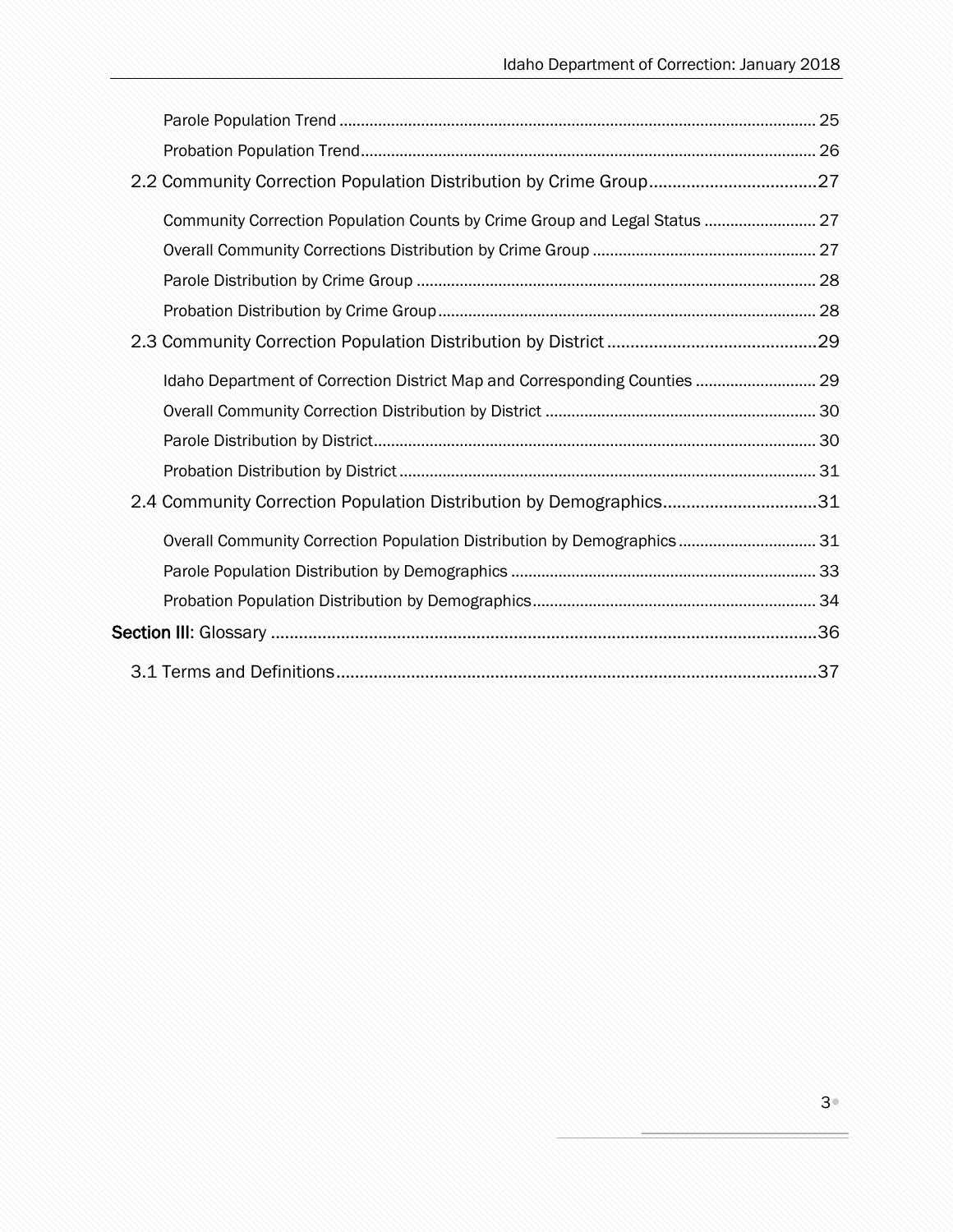# <span id="page-3-0"></span>Section I: Incarceration Overview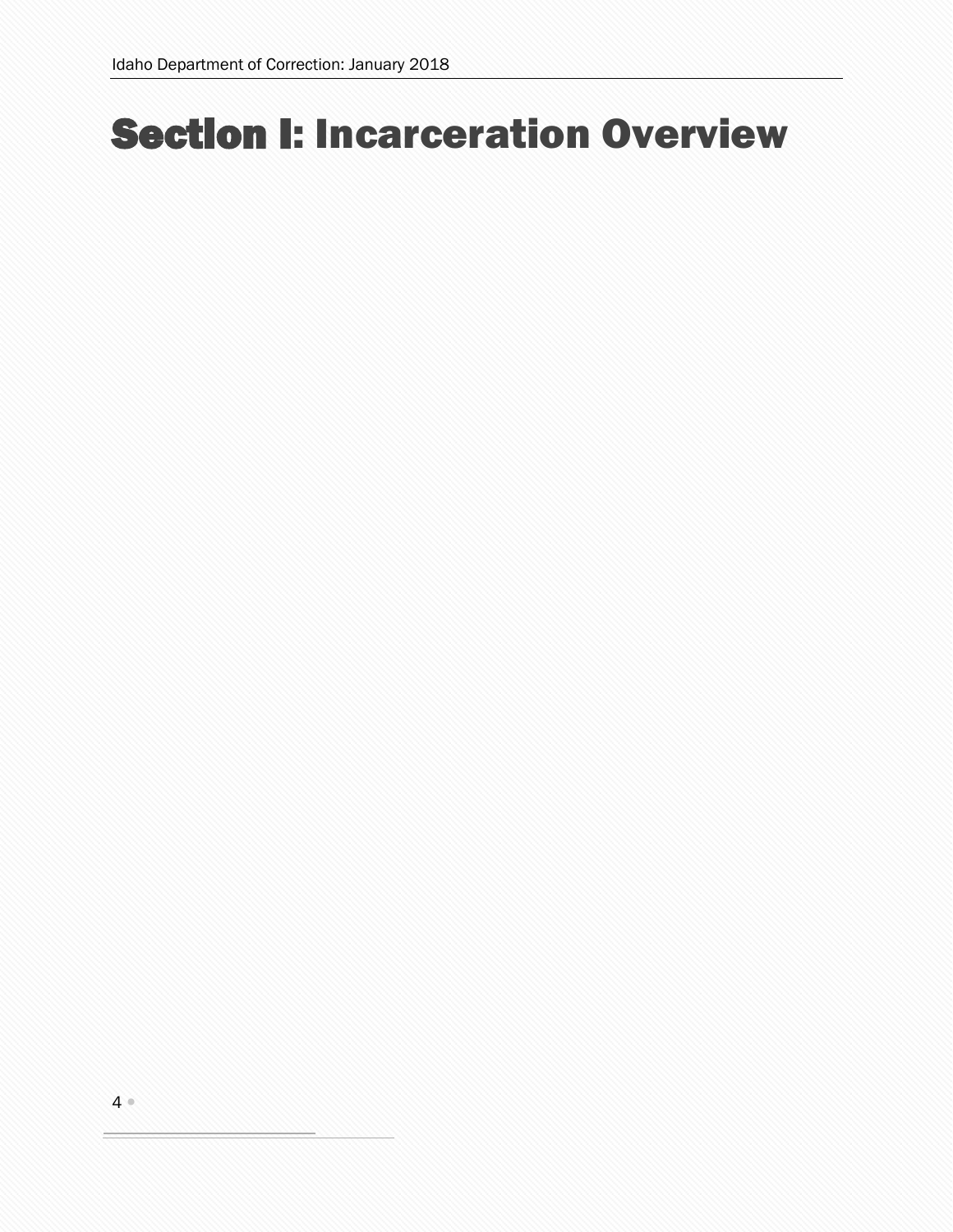## <span id="page-4-0"></span>1.1 Incarcerated Population Trend

### <span id="page-4-1"></span>Overall Incarcerated Population Distribution by Legal Status



#### <span id="page-4-2"></span>Overall Incarcerated Population Trend

The overall incarcerated population increased 4.6 percent compared to twelve months ago.



| Jan-17 Feb Mar Apr May Jun Jul Aug Sep Oct Nov Dec Jan-18 |  |  |  |  |  |  |
|-----------------------------------------------------------|--|--|--|--|--|--|
|                                                           |  |  |  |  |  |  |

| Month        | N     | % Change |
|--------------|-------|----------|
| January 2017 | 8,038 |          |
| Feb          | 8,096 | 0.7%     |
| Mar          | 8,147 | 0.6%     |
| Apr          | 8,140 | $-0.1%$  |
| May          | 8,223 | 1.0%     |
| Jun          | 8,206 | $-0.2%$  |
| Jul          | 8,175 | $-0.4%$  |
| Aug          | 8,252 | 0.9%     |
| Sep          | 8,304 | 0.6%     |
| Oct          | 8,336 | 0.4%     |
| Nov          | 8,294 | $-0.5%$  |
| Dec          | 8,304 | 0.1%     |
| January 2018 | 8,410 | 1.3%     |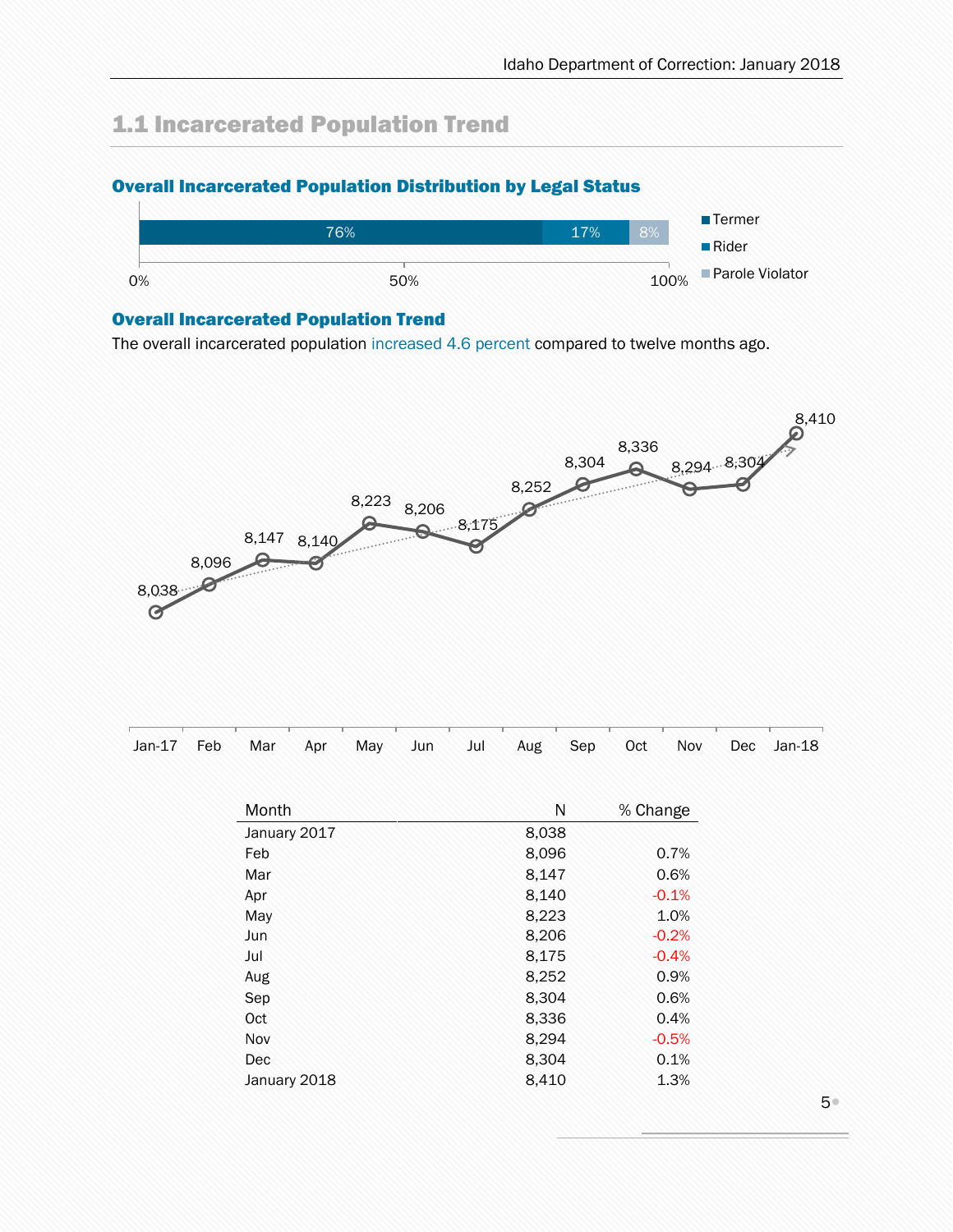### <span id="page-5-0"></span>Term Population Trend

The term population increased 6.2 percent compared to twelve months ago.



| Jan-17 Feb Mar Apr May Jun Jul Aug Sep Oct Nov Dec Jan-18 |  |  |  |  |  |  |
|-----------------------------------------------------------|--|--|--|--|--|--|

| Month        | Ν     | % Change |
|--------------|-------|----------|
| January 2017 | 6,020 |          |
| Feb          | 6,015 | $-0.1%$  |
| Mar          | 6,088 | 1.2%     |
| Apr          | 6,131 | 0.7%     |
| May          | 6,155 | 0.4%     |
| Jun          | 6,198 | 0.7%     |
| Jul          | 6,223 | 0.4%     |
| Aug          | 6,283 | 1.0%     |
| Sep          | 6,296 | 0.2%     |
| Oct          | 6,318 | 0.3%     |
| Nov          | 6,315 | 0.0%     |
| Dec          | 6,408 | 1.5%     |
| January 2018 | 6,391 | $-0.3%$  |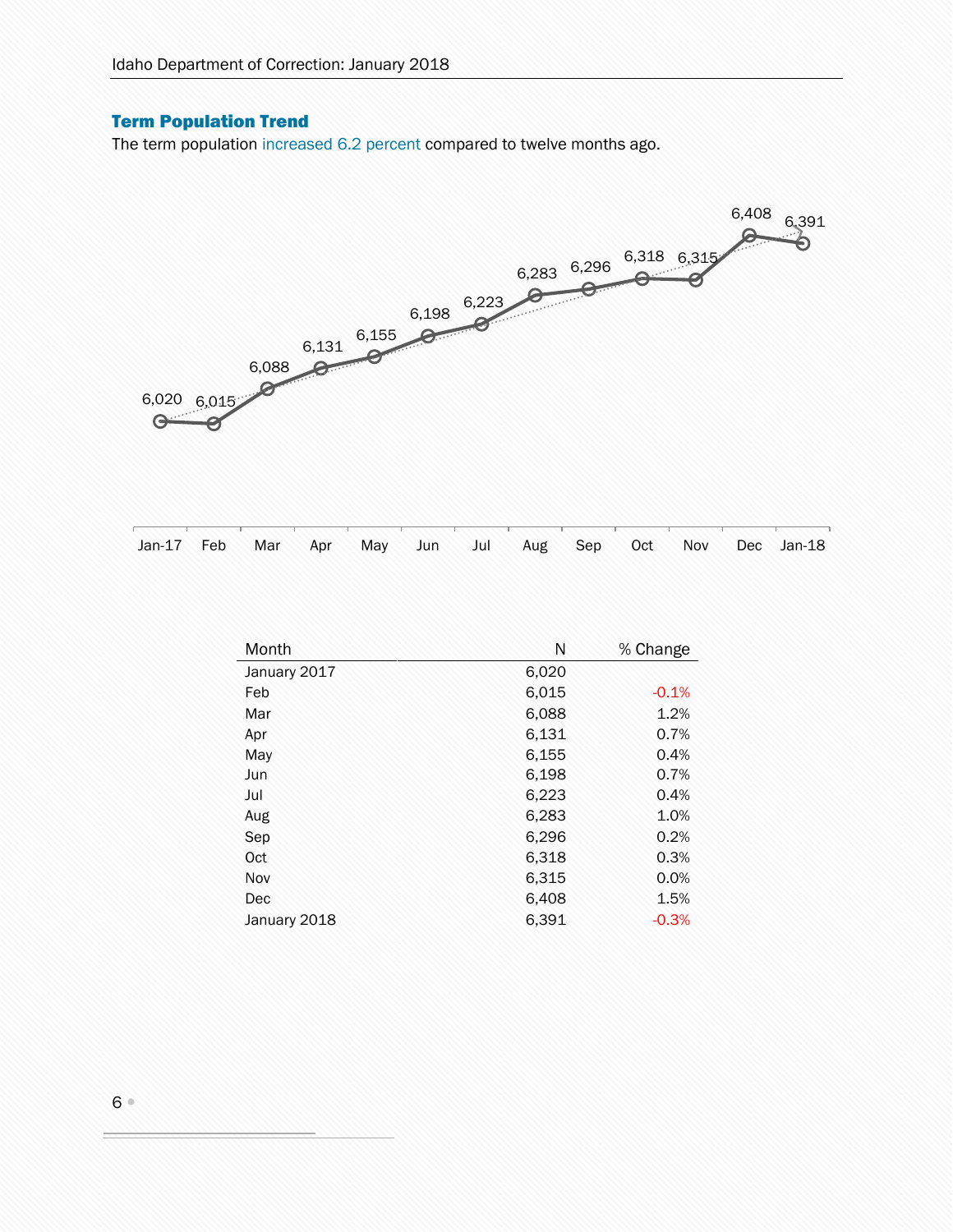### <span id="page-6-0"></span>Rider Population Trend

The Rider population increased 0.7 percent compared to twelve months ago.



| Jan-17 Feb Mar Apr May Jun Jul Aug Sep Oct Nov Dec Jan-18 |  |  |  |  |  |  |
|-----------------------------------------------------------|--|--|--|--|--|--|
|                                                           |  |  |  |  |  |  |

| Month        | Ν     | % Change |
|--------------|-------|----------|
| January 2017 | 1,379 |          |
| Feb          | 1,396 | 1.2%     |
| Mar          | 1,383 | $-0.9%$  |
| Apr          | 1,367 | $-1.2%$  |
| May          | 1,437 | 5.1%     |
| Jun          | 1,430 | $-0.5%$  |
| Jul          | 1,342 | $-6.2%$  |
| Aug          | 1,366 | 1.8%     |
| Sep          | 1,374 | 0.6%     |
| Oct          | 1,430 | 4.1%     |
| Nov          | 1,418 | $-0.8%$  |
| Dec          | 1,350 | $-4.8%$  |
| January 2018 | 1,389 | 2.9%     |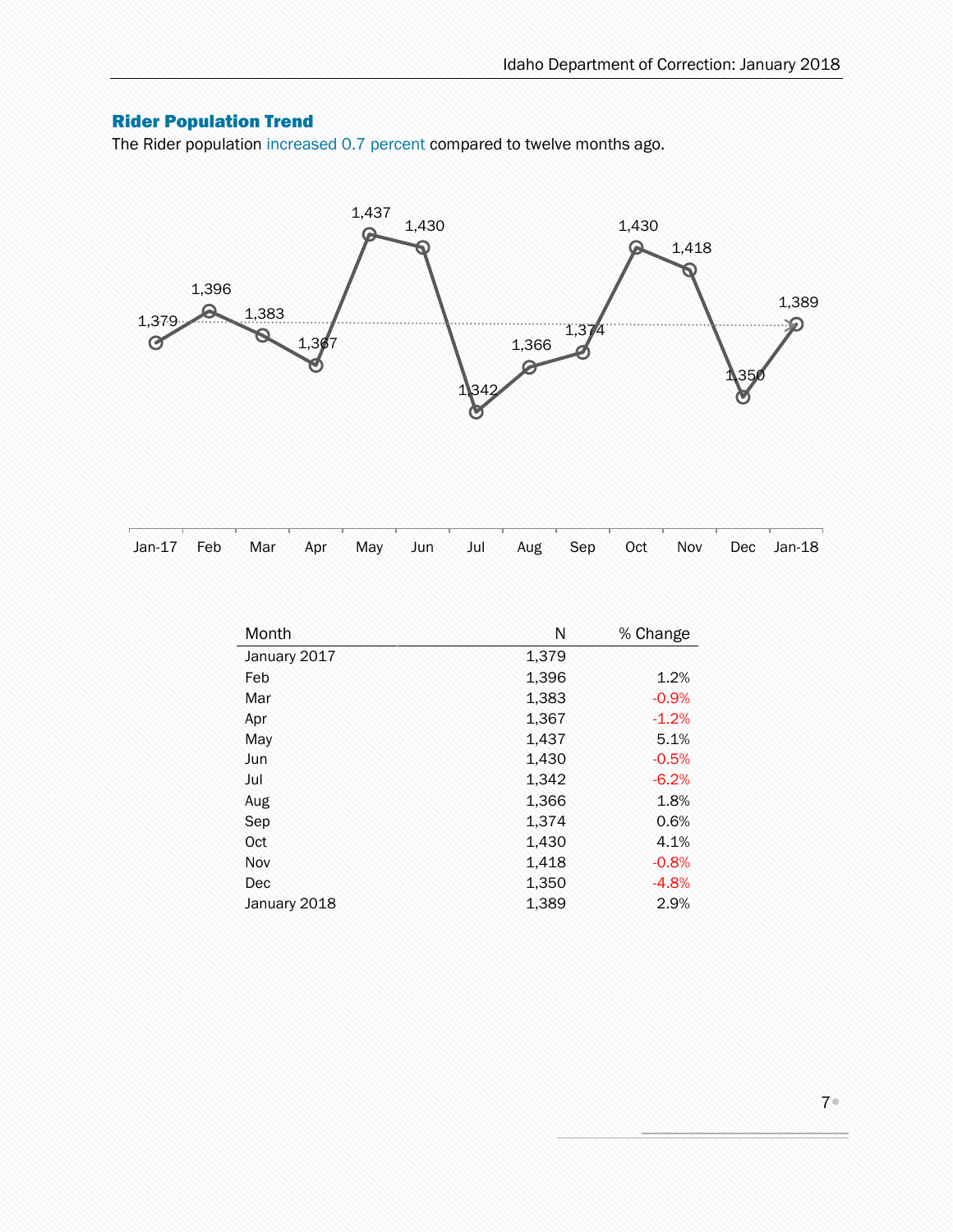### <span id="page-7-0"></span>Parole Violator Population Trend

The Parole Violator population decreased 1.4 percent compared to twelve months ago.



| Jan-17 Feb Mar Apr May Jun Jul Aug Sep Oct Nov Dec Jan-18 |  |  |  |  |  |  |
|-----------------------------------------------------------|--|--|--|--|--|--|
|                                                           |  |  |  |  |  |  |

| Month        | Ν   | % Change |
|--------------|-----|----------|
| January 2017 | 639 |          |
| Feb          | 685 | 7.2%     |
| Mar          | 676 | $-1.3%$  |
| Apr          | 642 | $-5.0%$  |
| May          | 631 | $-1.7%$  |
| Jun          | 578 | $-8.4%$  |
| Jul          | 610 | 5.5%     |
| Aug          | 603 | $-1.1%$  |
| Sep          | 634 | 5.1%     |
| Oct          | 588 | $-7.3%$  |
| Nov          | 561 | $-4.6%$  |
| Dec          | 546 | $-2.7%$  |
| January 2018 | 630 | 15.4%    |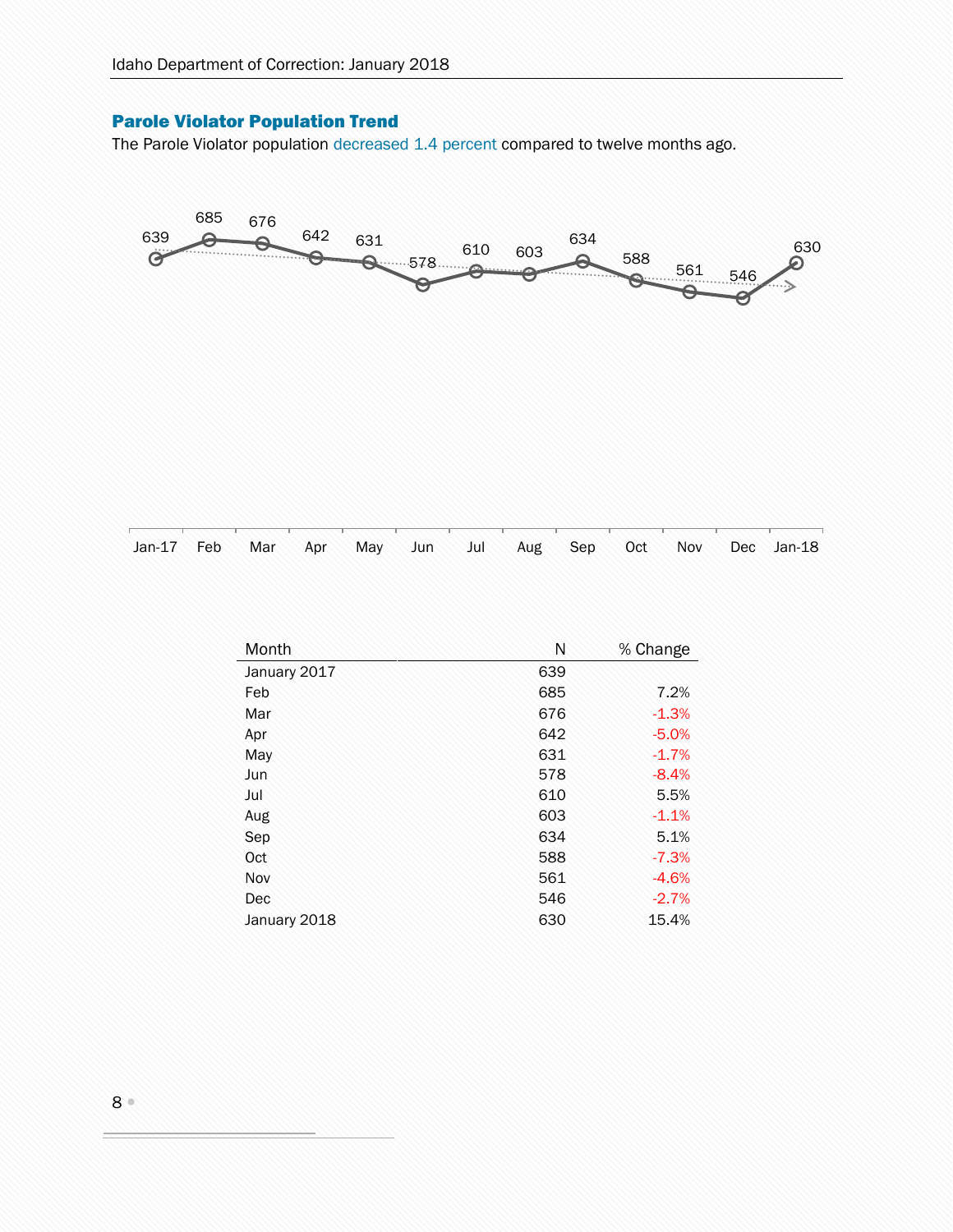## <span id="page-8-0"></span>1.2 Incarcerated Population Distribution by Crime Group

|                    |        |       | Parole         |       |
|--------------------|--------|-------|----------------|-------|
| <b>Crime Group</b> | Termer | Rider | Violator       | Total |
| Murder & Man       | 471    | 7     | $\overline{4}$ | 482   |
| Sex                | 1,414  | 65    | 90             | 1,569 |
| Assault            | 1,835  | 308   | 186            | 2,329 |
| Property           | 1,254  | 393   | 182            | 1,829 |
| Alcohol            | 230    | 87    | 28             | 345   |
| Drug               | 1,182  | 519   | 140            | 1,841 |
| Pending*           | 5      | 10    | 0              | 15    |
| Total              | 6,391  | 1,389 | 630            | 8,410 |

### <span id="page-8-1"></span>Incarcerated Population Counts by Crime Group and Legal Status

\*Pending counts reflect the incarcerated offenders waiting to be adjudicated for a new crime or the data has not yet been updated in the data management system.



### <span id="page-8-2"></span>Overall Incarcerated Population Distribution by Crime Group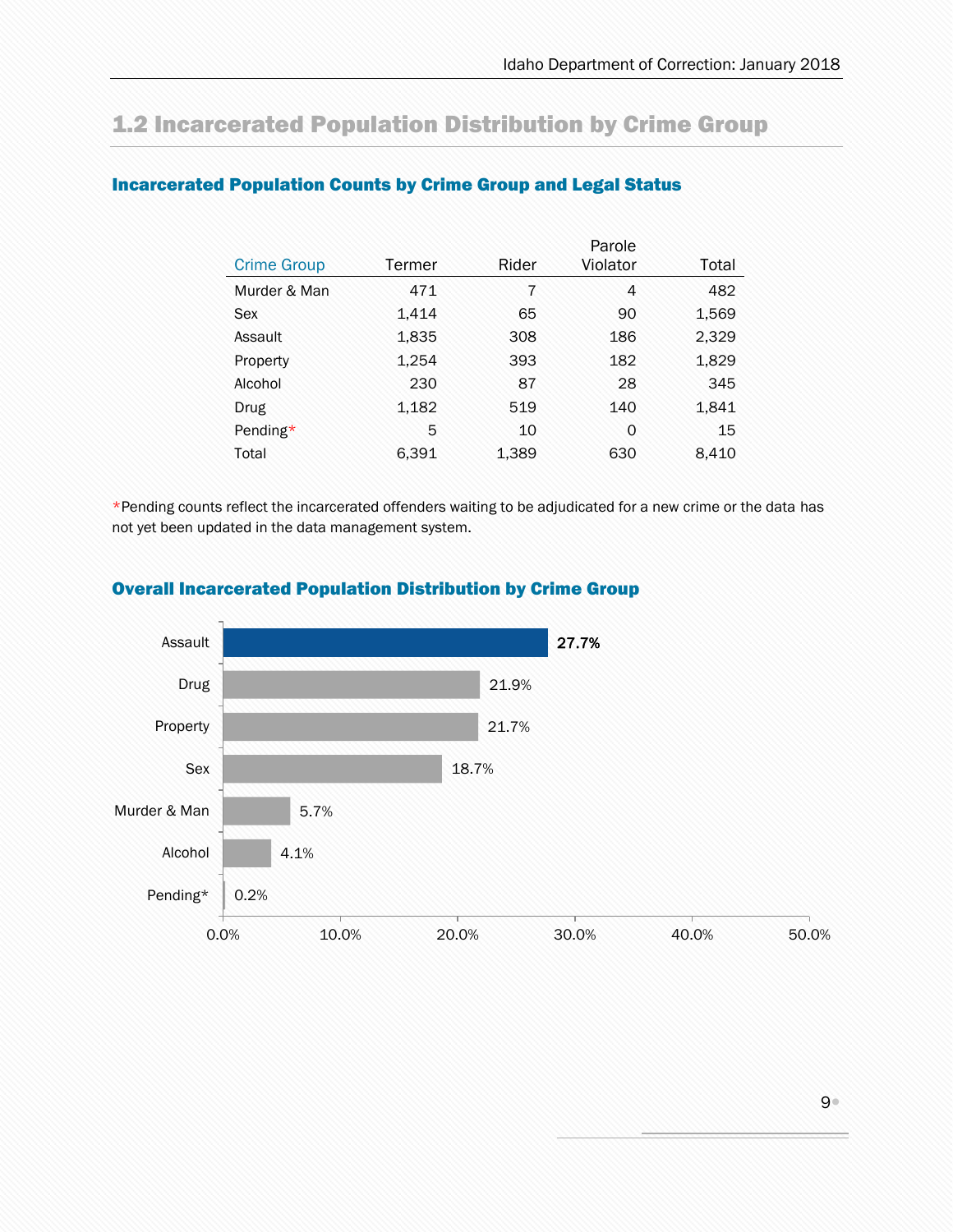

### <span id="page-9-0"></span>Term Population Distribution by Crime Group

### <span id="page-9-1"></span>Rider Population Distribution by Crime Group

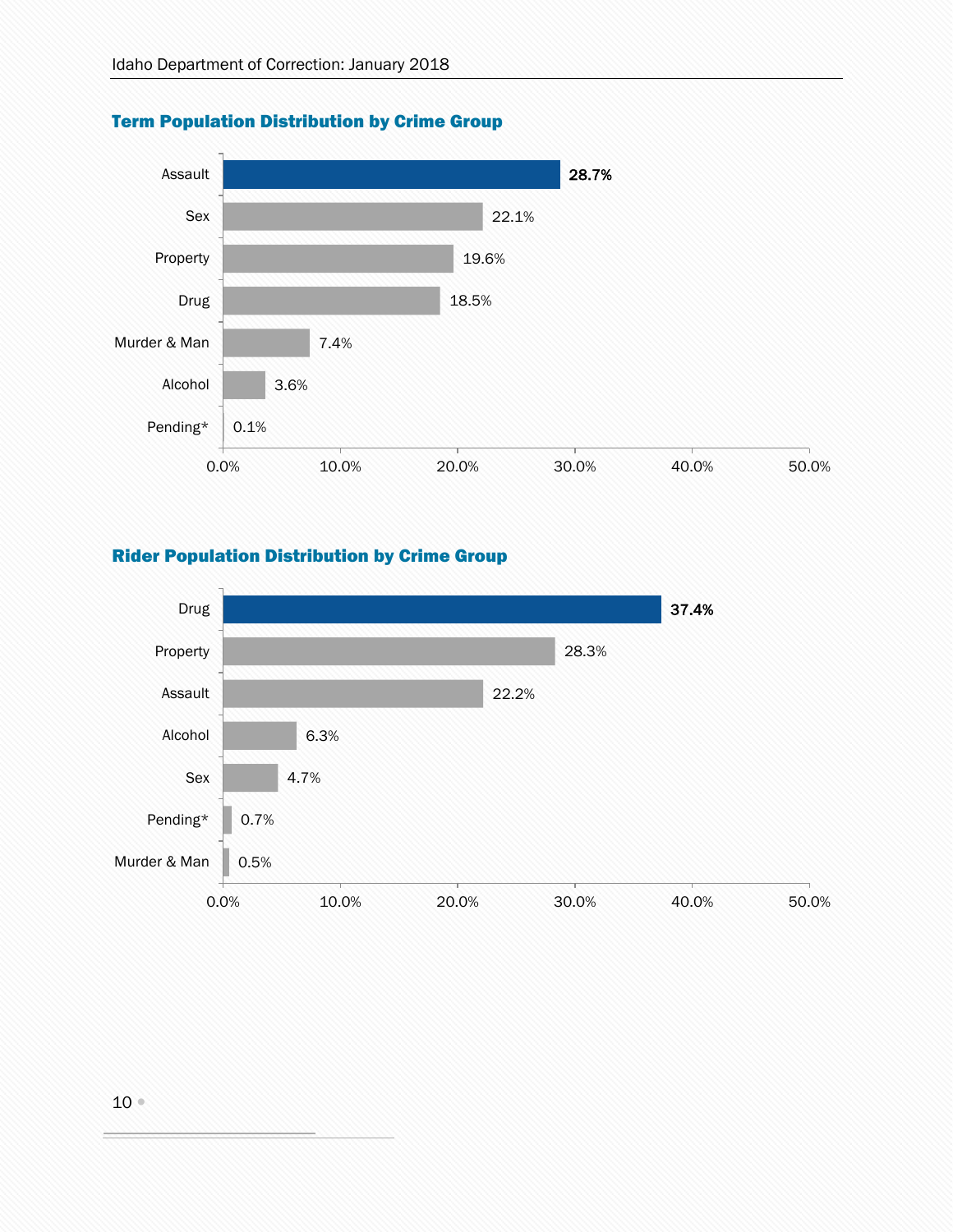

### <span id="page-10-0"></span>Parole Violator Population Distribution by Crime Group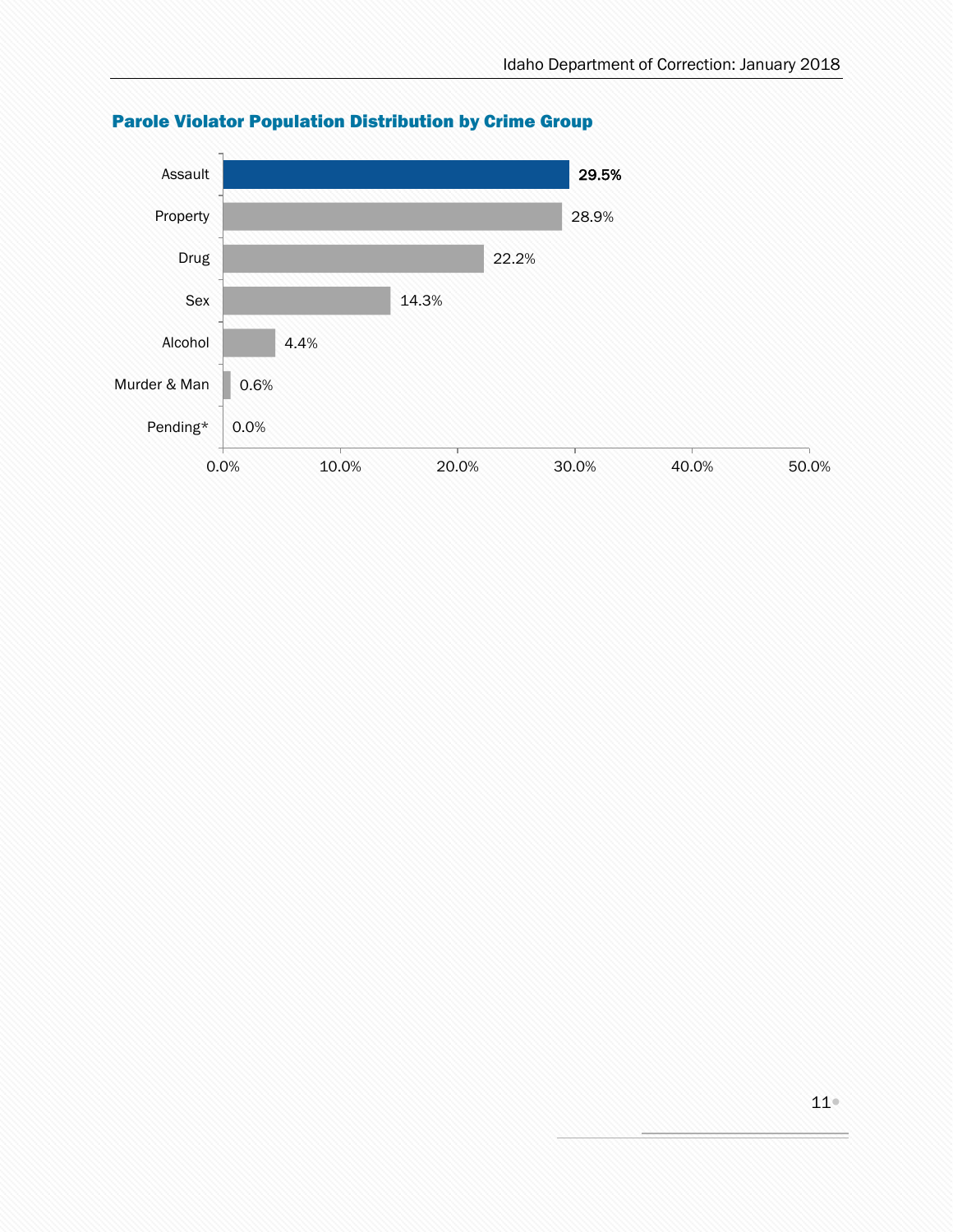## <span id="page-11-0"></span>1.3 Incarcerated Population Distribution by Facility

### <span id="page-11-1"></span>Overall Incarcerated Population Distribution by Facility Type



%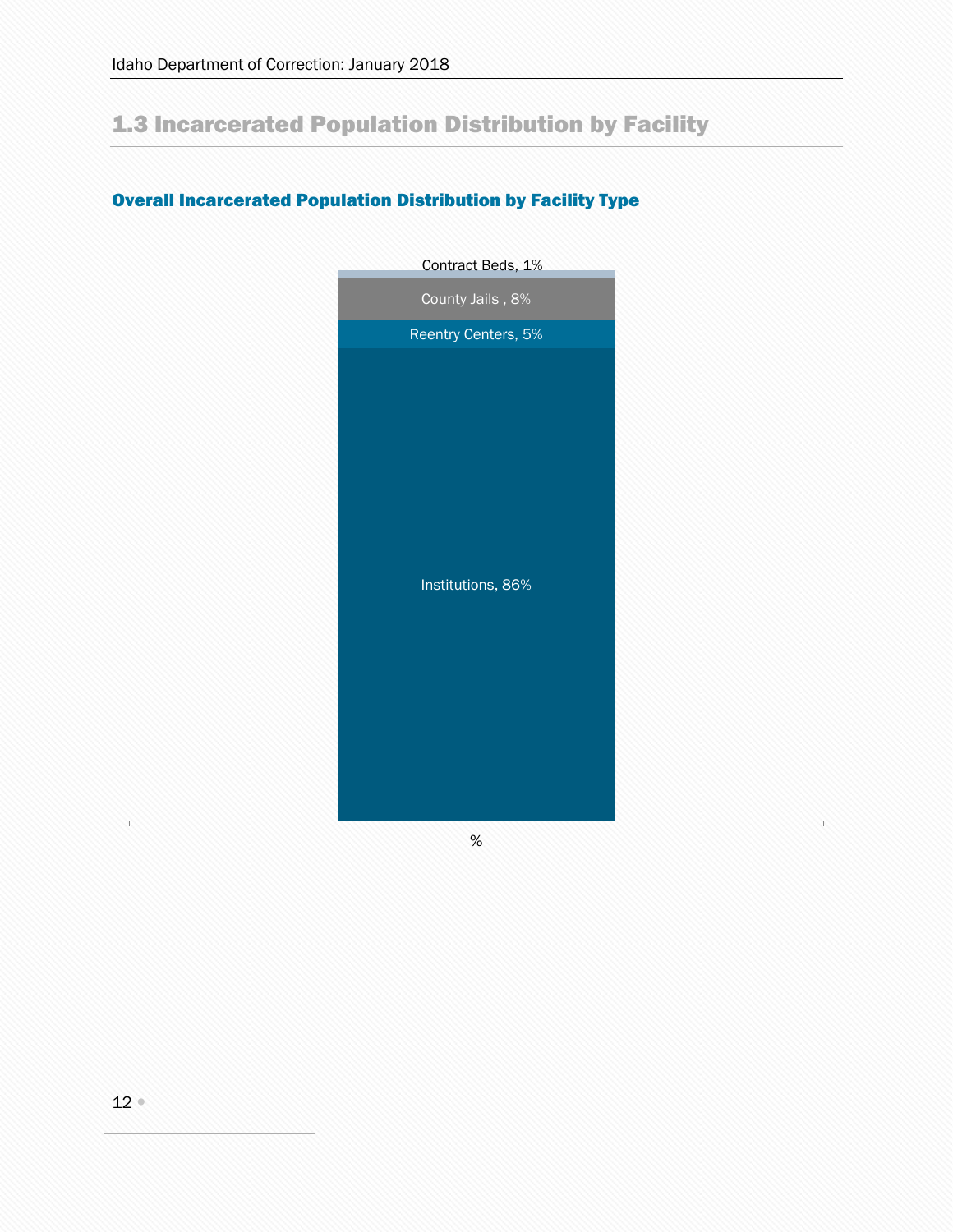| Institution     | <b>Facility Name</b>                       | Gender | N     | % of Total |
|-----------------|--------------------------------------------|--------|-------|------------|
| <b>IMSI</b>     | <b>Idaho Maximum Security Institution</b>  | Male   | 553   | 6.6%       |
| <b>ISCI</b>     | Idaho State Correctional Institution       | Male   | 1.449 | 17.2%      |
| <b>SICI</b>     | South Idaho Correctional Institution       | Male   | 587   | 7.0%       |
| <b>ICIO</b>     | Idaho Correctional Institution - Orofino   | Male   | 591   | 7.0%       |
| <b>NICI</b>     | North Idaho Correctional Institution       | Male   | 414   | 4.9%       |
| <b>SAWC</b>     | St. Anthony Work Camp                      | Male   | 263   | 3.1%       |
| <b>PWCC</b>     | Pocatello Women's Correctional Center      | Female | 354   | 4.2%       |
| <b>SBWCC</b>    | South Boise Women's Correctional Center    | Female | 282   | 3.4%       |
| <b>PRC-SICI</b> | Pre-Release Center - SICI                  | Female | 118   | 1.4%       |
| <b>CAPP</b>     | Correctional Alternative Placement Program | Male   | 427   | 5.1%       |
| <b>ISCC</b>     | Idaho State Correctional Center            | Male   | 2.174 | 25.9%      |

### <span id="page-12-0"></span>Overall Incarcerated Population Distribution by Facility

| <b>Reentry Center</b>      | <b>Facility Name</b>                       | Gender | N   | % of Total |
|----------------------------|--------------------------------------------|--------|-----|------------|
| <b>CRC</b> Nampa           | Community Reentry Center - Nampa           | Male   | 108 | 1.3%       |
| <b>CRC</b> Idaho Falls     | Community Reentry Center - Idaho Falls     | Male   | 108 | 1.3%       |
| <b>CRC Treasure Valley</b> | Community Reentry Center - Treasure Valley | Male   | 107 | 1.3%       |
| <b>CRC East Boise</b>      | Community Reentry Center - East Boise      | Female | 108 | 1.3%       |

| Contract Beds,      |                                      |              |     |            |
|---------------------|--------------------------------------|--------------|-----|------------|
| County Jails        | <b>Facility Name</b>                 | Gender       | N   | % of Total |
| Bonneville Contract | Bonneville Contract County Jail Beds | Male, Female | 117 | 1.4%       |
| <b>County Jails</b> | County Jails                         | Male, Female | 650 | 7.7%       |

| <b>Facility Type</b>   | N     | % of Total |
|------------------------|-------|------------|
| Institutions           | 7.212 | 85.8%      |
| <b>Reentry Centers</b> | 431   | 5.1%       |
| <b>County Jails</b>    | 650   | 7.7%       |
| <b>Contract Beds</b>   | 117   | 1.4%       |
| Total                  | 8.410 | 100.0%     |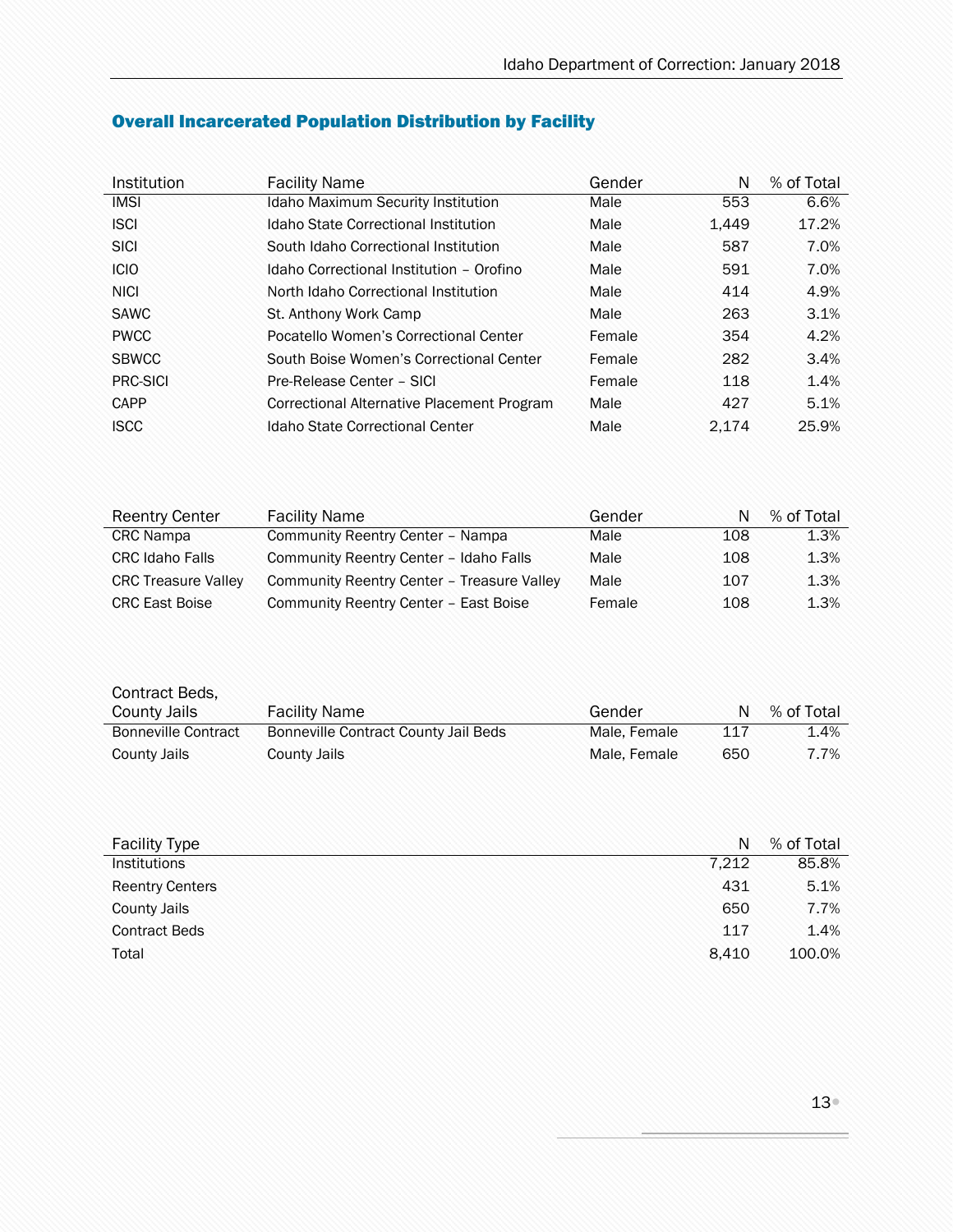## <span id="page-13-0"></span>Term Population Distribution by Facility

| Institution  | <b>Facility Name</b>                       | Gender | N     | % of Total |
|--------------|--------------------------------------------|--------|-------|------------|
| <b>IMSI</b>  | <b>Idaho Maximum Security Institution</b>  | Male   | 545   | 8.5%       |
| <b>ISCI</b>  | Idaho State Correctional Institution       | Male   | 1,155 | 18.1%      |
| <b>SICI</b>  | South Idaho Correctional Institution       | Male   | 587   | 9.2%       |
| <b>ICIO</b>  | Idaho Correctional Institution - Orofino   | Male   | 579   | 9.1%       |
| <b>NICI</b>  | North Idaho Correctional Institution       | Male   | 1     | 0.0%       |
| <b>SAWC</b>  | St. Anthony Work Camp                      | Male   | 261   | 4.1%       |
| <b>PWCC</b>  | Pocatello Women's Correctional Center      | Female | 281   | 4.4%       |
| <b>SBWCC</b> | South Boise Women's Correctional Center    | Female | 123   | 1.9%       |
| PRC-SICI     | Pre-Release Center - SICI                  | Female | 1     | 0.0%       |
| CAPP         | Correctional Alternative Placement Program | Male   | 1     | 0.0%       |
| <b>ISCC</b>  | Idaho State Correctional Center            | Male   | 2.075 | 32.5%      |

| <b>Reentry Center</b>      | <b>Facility Name</b>                       | Gender | N   | % of Total |
|----------------------------|--------------------------------------------|--------|-----|------------|
| <b>CRC</b> Nampa           | Community Reentry Center - Nampa           | Male   | 105 | 1.6%       |
| <b>CRC Idaho Falls</b>     | Community Reentry Center - Idaho Falls     | Male   | 107 | 1.7%       |
| <b>CRC Treasure Valley</b> | Community Reentry Center - Treasure Valley | Male   | 107 | 1.7%       |
| <b>CRC East Boise</b>      | Community Reentry Center - East Boise      | Female | 108 | 1.7%       |

| Contract Beds,             |                                      |              |     |            |
|----------------------------|--------------------------------------|--------------|-----|------------|
| County Jails               | <b>Facility Name</b>                 | Gender       | N   | % of Total |
| <b>Bonneville Contract</b> | Bonneville Contract County Jail Beds | Male, Female | 62  | 1.0%       |
| <b>County Jails</b>        | <b>County Jails</b>                  | Male, Female | 293 | 4.6%       |

| <b>Facility Type</b>   | N     | % of Total |
|------------------------|-------|------------|
| <b>Institutions</b>    | 5.609 | 87.8%      |
| <b>Reentry Centers</b> | 427   | 6.7%       |
| <b>County Jails</b>    | 293   | 4.6%       |
| <b>Contract Beds</b>   | 62    | 1.0%       |
| Total                  | 6.391 | 100.0%     |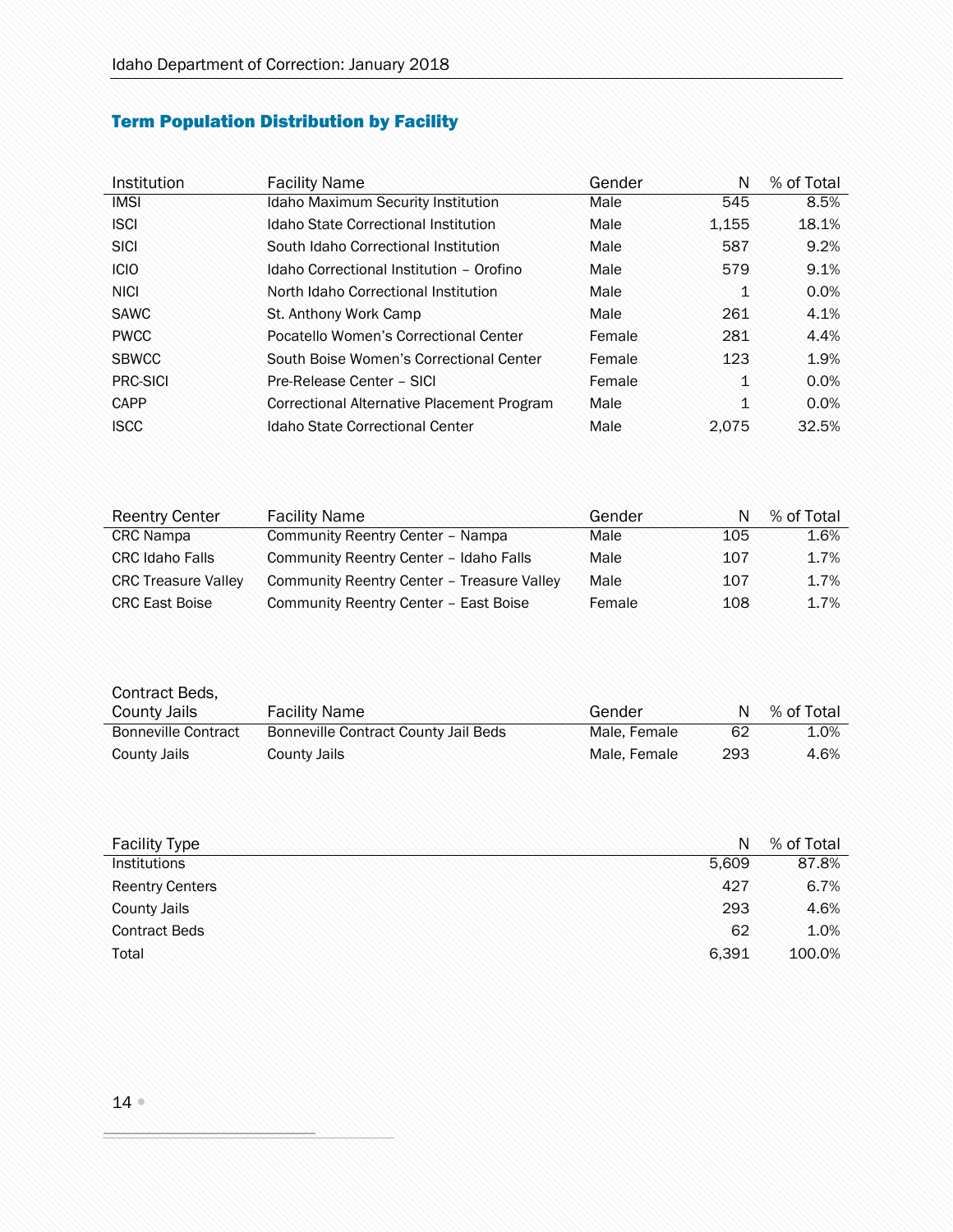| Institution  | <b>Facility Name</b>                       | Gender | N        | % of Total |
|--------------|--------------------------------------------|--------|----------|------------|
| <b>IMSI</b>  | <b>Idaho Maximum Security Institution</b>  | Male   | 2        | 0.1%       |
| <b>ISCI</b>  | Idaho State Correctional Institution       | Male   | 140      | 10.1%      |
| <b>SICI</b>  | South Idaho Correctional Institution       | Male   | 0        | 0.0%       |
| <b>ICIO</b>  | Idaho Correctional Institution - Orofino   | Male   | 8        | 0.6%       |
| <b>NICI</b>  | North Idaho Correctional Institution       | Male   | 413      | 29.7%      |
| <b>SAWC</b>  | St. Anthony Work Camp                      | Male   | $\Omega$ | 0.0%       |
| <b>PWCC</b>  | Pocatello Women's Correctional Center      | Female | 37       | 2.7%       |
| <b>SBWCC</b> | South Boise Women's Correctional Center    | Female | 158      | 11.4%      |
| PRC-SICI     | Pre-Release Center - SICI                  | Female | 117      | 8.4%       |
| CAPP         | Correctional Alternative Placement Program | Male   | 350      | 25.2%      |
| <b>ISCC</b>  | Idaho State Correctional Center            | Male   | 1        | 0.1%       |

## <span id="page-14-0"></span>Rider Population Distribution by Facility

| <b>Reentry Center</b>      | <b>Facility Name</b>                       | Gender | N | % of Total |
|----------------------------|--------------------------------------------|--------|---|------------|
| <b>CRC</b> Nampa           | Community Reentry Center - Nampa           | Male   | 0 | $0.0\%$    |
| <b>CRC Idaho Falls</b>     | Community Reentry Center - Idaho Falls     | Male   | 0 | 0.0%       |
| <b>CRC Treasure Valley</b> | Community Reentry Center - Treasure Valley | Male   | 0 | 0.0%       |
| <b>CRC East Boise</b>      | Community Reentry Center - East Boise      | Female | 0 | $0.0\%$    |

| Contract Beds,<br>County Jails | <b>Facility Name</b>                 | Gender       | N   | % of Total |
|--------------------------------|--------------------------------------|--------------|-----|------------|
| <b>Bonneville Contract</b>     | Bonneville Contract County Jail Beds | Male, Female | 19  | 1.4%       |
| <b>County Jails</b>            | <b>County Jails</b>                  | Male, Female | 144 | 10.4%      |

| <b>Facility Type</b>   | N     | % of Total |
|------------------------|-------|------------|
| Institutions           | 1,226 | 88.3%      |
| <b>Reentry Centers</b> | 0     | 0.0%       |
| <b>County Jails</b>    | 144   | 10.4%      |
| <b>Contract Beds</b>   | 19    | 1.4%       |
| Total                  | 1,389 | 100.0%     |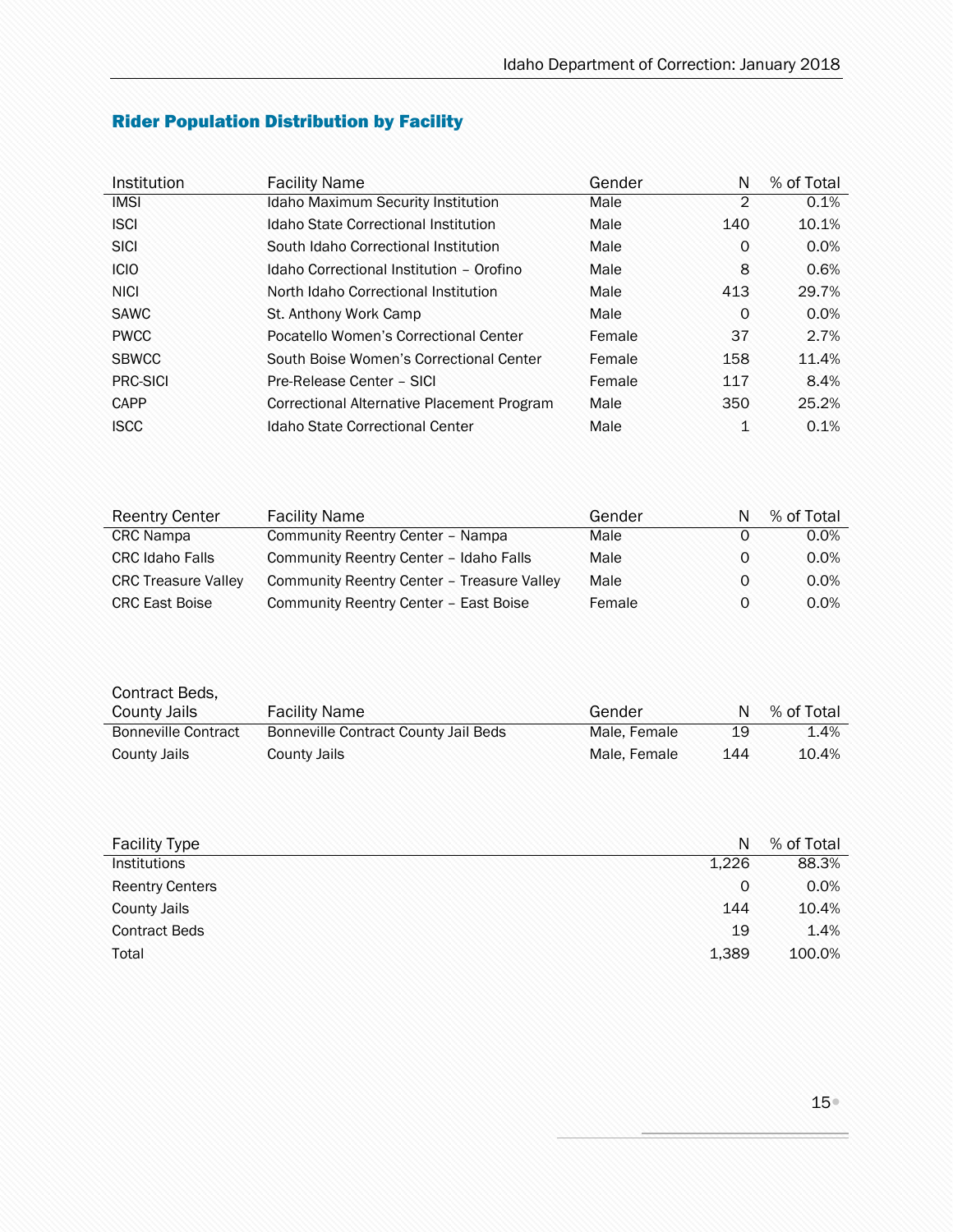## <span id="page-15-0"></span>Parole Violator Population Distribution by Facility

| Institution     | <b>Facility Name</b>                       | Gender | N              | % of Total |
|-----------------|--------------------------------------------|--------|----------------|------------|
| <b>IMSI</b>     | <b>Idaho Maximum Security Institution</b>  | Male   | 6              | 1.0%       |
| <b>ISCI</b>     | Idaho State Correctional Institution       | Male   | 154            | 24.4%      |
| <b>SICI</b>     | South Idaho Correctional Institution       | Male   | 0              | 0.0%       |
| <b>ICIO</b>     | Idaho Correctional Institution - Orofino   | Male   | $\overline{4}$ | 0.6%       |
| <b>NICI</b>     | North Idaho Correctional Institution       | Male   | 0              | 0.0%       |
| <b>SAWC</b>     | St. Anthony Work Camp                      | Male   | $\overline{2}$ | 0.3%       |
| <b>PWCC</b>     | Pocatello Women's Correctional Center      | Female | 36             | 5.7%       |
| <b>SBWCC</b>    | South Boise Women's Correctional Center    | Female | 1              | 0.2%       |
| <b>PRC-SICI</b> | Pre-Release Center - SICI                  | Female | 0              | 0.0%       |
| CAPP            | Correctional Alternative Placement Program | Male   | 76             | 12.1%      |
| <b>ISCC</b>     | Idaho State Correctional Center            | Male   | 98             | 15.6%      |

| <b>Reentry Center</b>      | <b>Facility Name</b>                       | Gender |   | % of Total |
|----------------------------|--------------------------------------------|--------|---|------------|
| <b>CRC</b> Nampa           | Community Reentry Center - Nampa           | Male   | 3 | 0.5%       |
| <b>CRC Idaho Falls</b>     | Community Reentry Center - Idaho Falls     | Male   |   | 0.2%       |
| <b>CRC Treasure Valley</b> | Community Reentry Center - Treasure Valley | Male   | 0 | $0.0\%$    |
| <b>CRC East Boise</b>      | Community Reentry Center - East Boise      | Female | 0 | $0.0\%$    |

| Contract Beds,             |                                      |              |     |            |
|----------------------------|--------------------------------------|--------------|-----|------------|
| County Jails               | <b>Facility Name</b>                 | Gender       | N   | % of Total |
| <b>Bonneville Contract</b> | Bonneville Contract County Jail Beds | Male, Female | 36  | 5.7%       |
| County Jails               | County Jails                         | Male, Female | 213 | 33.8%      |

| <b>Facility Type</b>   | N              | % of Total |
|------------------------|----------------|------------|
| Institutions           | 377            | 59.8%      |
| <b>Reentry Centers</b> | $\overline{4}$ | 0.6%       |
| <b>County Jails</b>    | 213            | 33.8%      |
| <b>Contract Beds</b>   | 36             | 5.7%       |
| Total                  | 630            | 100.0%     |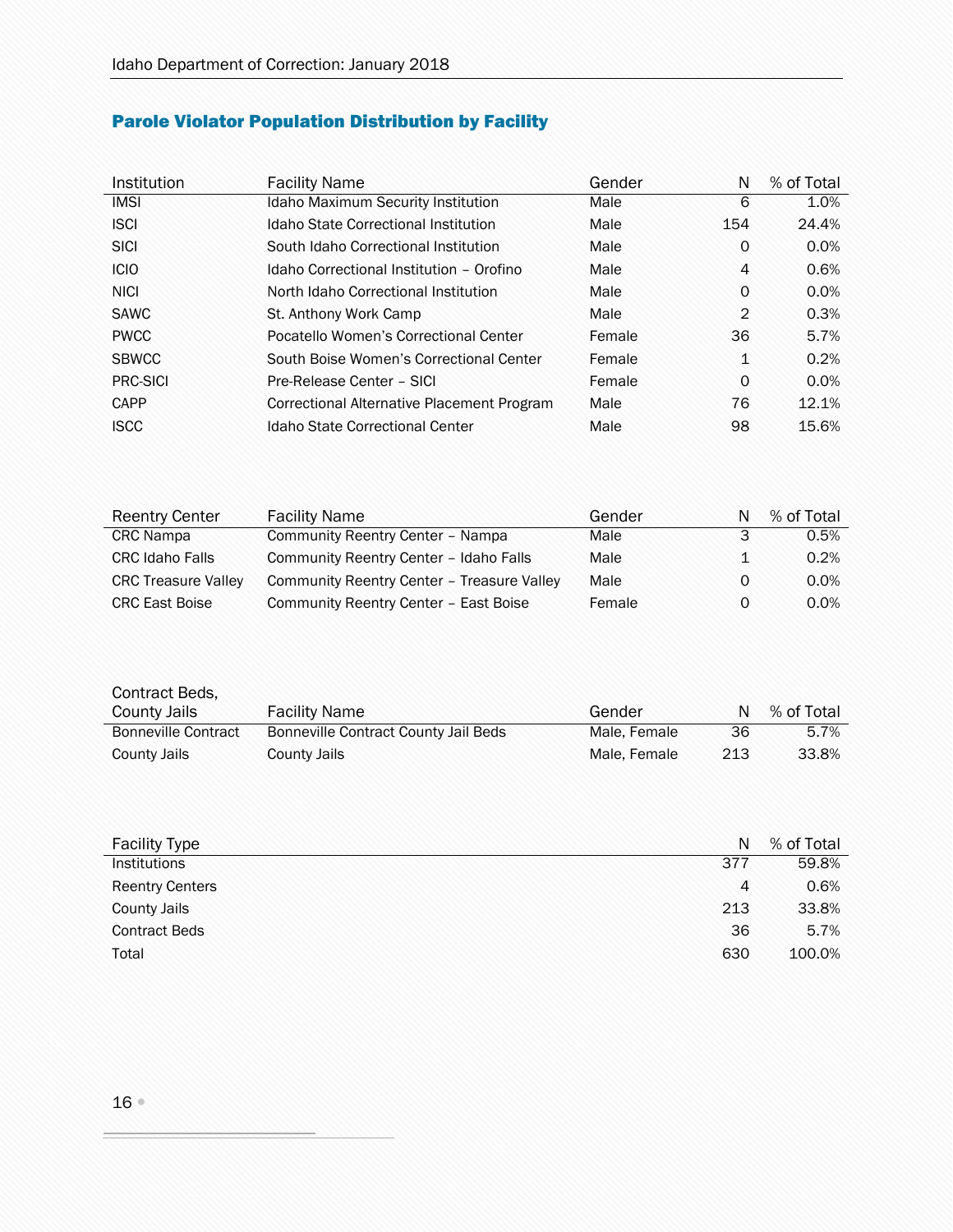## <span id="page-16-0"></span>1.4 Incarcerated Population Distribution by Demographics

| Age Range | Female | % of Female | Male         | % of Male | Total | % of Total |
|-----------|--------|-------------|--------------|-----------|-------|------------|
| Under 18  | 0      | 0.0%        | $\mathbf{1}$ | 0.0%      | 1     | 0.0%       |
| 18-24     | 102    | 9.8%        | 871          | 11.8%     | 973   | 11.6%      |
| 25-34     | 453    | 43.5%       | 2,506        | 34.0%     | 2.959 | 35.2%      |
| 35-44     | 288    | 27.7%       | 1,943        | 26.4%     | 2.231 | 26.5%      |
| 45-54     | 137    | 13.2%       | 1.215        | 16.5%     | 1.352 | 16.1%      |
| 55-64     | 52     | 5.0%        | 615          | 8.3%      | 667   | 7.9%       |
| $64+$     | 9      | 0.9%        | 218          | 3.0%      | 227   | 2.7%       |
| Total     | 1.041  | 100.0%      | 7,369        | 100.0%    | 8.410 | 100.0%     |

### <span id="page-16-1"></span>Overall Incarcerated Population Distribution by Demographics



Gender N % of Total Female  $1,041$   $12.4\%$ Male 7,369 87.6% Total 8,410 100.0%

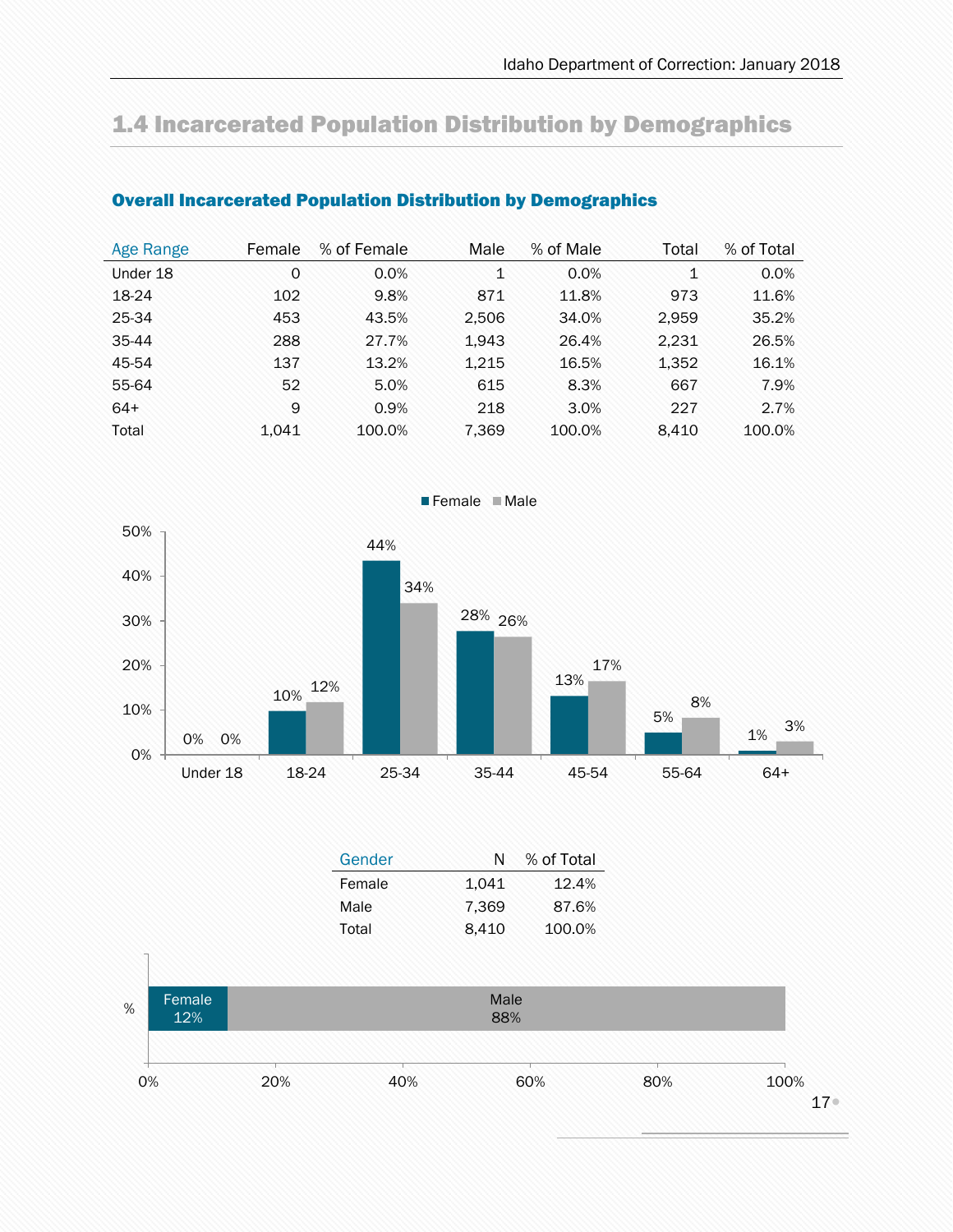| <b>Ethnicity</b>                 | Female | % of Female | Male  | % of Male | Total | % of Total |
|----------------------------------|--------|-------------|-------|-----------|-------|------------|
| Asian                            | 3      | 0.3%        | 36    | 0.5%      | 39    | 0.5%       |
| <b>Black or African American</b> | 13     | 1.2%        | 221   | 3.0%      | 234   | 2.8%       |
| Hispanic or Latino               | 116    | 11.1%       | 1.207 | 16.4%     | 1,323 | 15.7%      |
| Indian                           | 52     | 5.0%        | 267   | 3.6%      | 319   | 3.8%       |
| Other                            | 13     | 1.2%        | 77    | 1.0%      | 90    | 1.1%       |
| <b>Unknown</b>                   | 49     | 4.7%        | 120   | 1.6%      | 169   | 2.0%       |
| White                            | 795    | 76.4%       | 5.441 | 73.8%     | 6,236 | 74.1%      |
| Total                            | 1.041  | 100.0%      | 7.369 | 100.0%    | 8.410 | 100.0%     |

### <span id="page-17-0"></span>Term Population Distribution by Demographics

| Age Range | Female | % of Female | Male  | % of Male | Total | % of Total |
|-----------|--------|-------------|-------|-----------|-------|------------|
| Under 18  | 0      | 0.0%        | 1     | 0.0%      | 1     | 0.0%       |
| 18-24     | 42     | 6.8%        | 588   | 10.2%     | 630   | 9.9%       |
| 25-34     | 255    | 41.3%       | 1,866 | 32.3%     | 2.121 | 33.2%      |
| $35 - 44$ | 177    | 28.7%       | 1,552 | 26.9%     | 1.729 | 27.1%      |
| 45-54     | 93     | 15.1%       | 1,010 | 17.5%     | 1,103 | 17.3%      |
| 55-64     | 41     | 6.6%        | 547   | 9.5%      | 588   | 9.2%       |
| $64+$     | 9      | 1.5%        | 210   | 3.6%      | 219   | 3.4%       |
| Total     | 617    | 100.0%      | 5.774 | 100.0%    | 6.391 | 100.0%     |



Female Male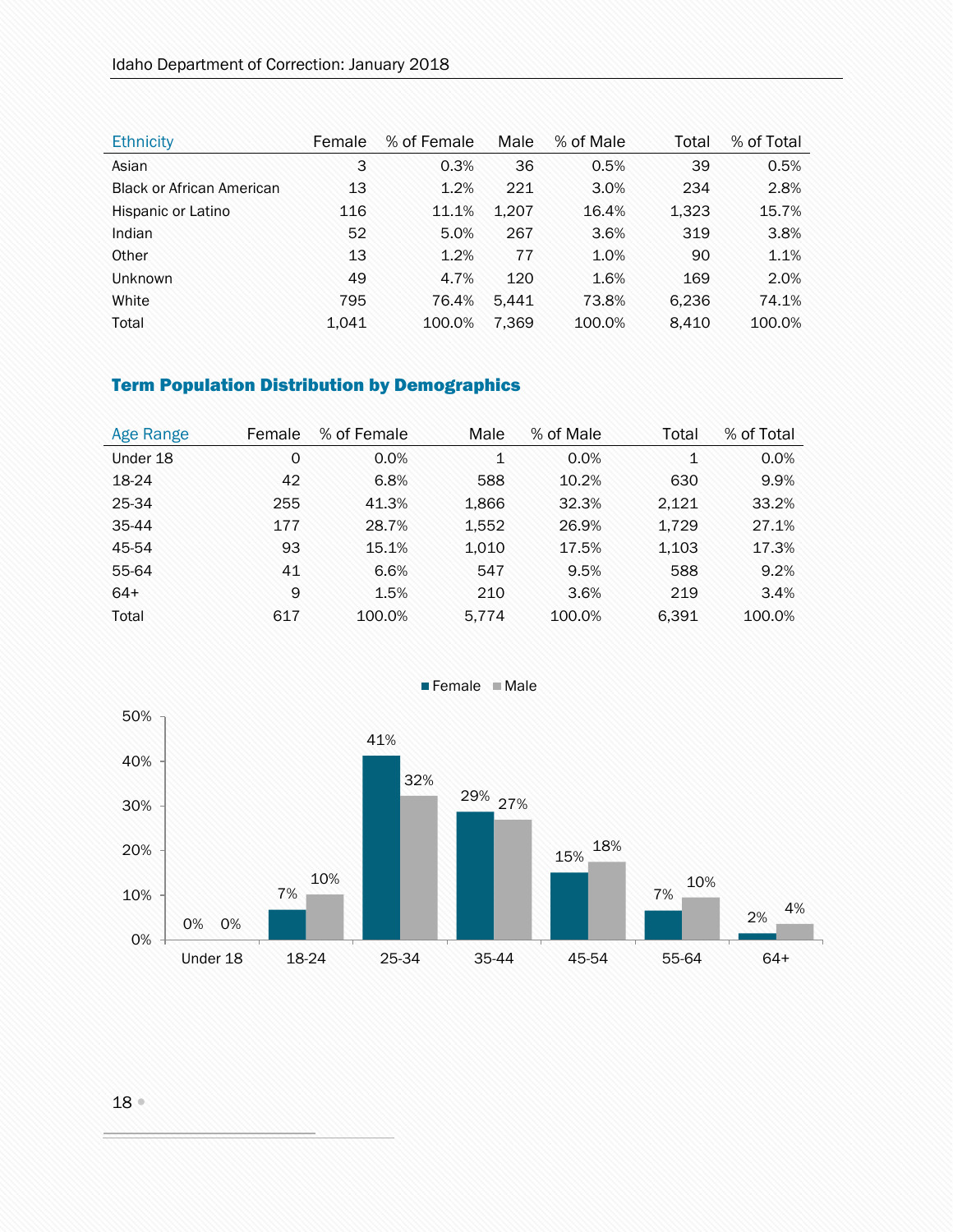| Gender | N     | % of Total |
|--------|-------|------------|
| Female | 617   | 9.7%       |
| Male   | 5.774 | 90.3%      |
| Total  | 6,391 | 100.0%     |



| <b>Ethnicity</b>                 | Female | % of Female | Male  | % of Male | Total | % of Total |
|----------------------------------|--------|-------------|-------|-----------|-------|------------|
| Asian                            | 2      | 0.3%        | 31    | 0.5%      | 33    | 0.5%       |
| <b>Black or African American</b> |        | 1.1%        | 176   | 3.0%      | 183   | 2.9%       |
| Hispanic or Latino               | 73     | 11.8%       | 1.000 | 17.3%     | 1,073 | 16.8%      |
| Indian                           | 39     | 6.3%        | 198   | 3.4%      | 237   | 3.7%       |
| Other                            | 9      | 1.5%        | 55    | 1.0%      | 64    | 1.0%       |
| <b>Unknown</b>                   | 18     | 2.9%        | 79    | 1.4%      | 97    | 1.5%       |
| White                            | 469    | 76.0%       | 4.235 | 73.3%     | 4.704 | 73.6%      |
| Total                            | 617    | 100.0%      | 5.774 | 100.0%    | 6,391 | 100.0%     |

### <span id="page-18-0"></span>Rider Population Distribution by Demographics

| Age Range | Female   | % of Female | Male  | % of Male | Total | % of Total |
|-----------|----------|-------------|-------|-----------|-------|------------|
| Under 18  | 0        | 0.0%        | 0     | 0.0%      | 0     | 0.0%       |
| 18-24     | 56       | 16.7%       | 255   | 24.2%     | 311   | 22.4%      |
| 25-34     | 154      | 46.0%       | 422   | 40.0%     | 576   | 41.5%      |
| 35-44     | 81       | 24.2%       | 217   | 20.6%     | 298   | 21.5%      |
| 45-54     | 35       | 10.4%       | 125   | 11.9%     | 160   | 11.5%      |
| 55-64     | 9        | 2.7%        | 31    | 2.9%      | 40    | 2.9%       |
| $64+$     | $\Omega$ | 0.0%        | 4     | 0.4%      | 4     | 0.3%       |
| Total     | 335      | 100.0%      | 1.054 | 100.0%    | 1,389 | 100.0%     |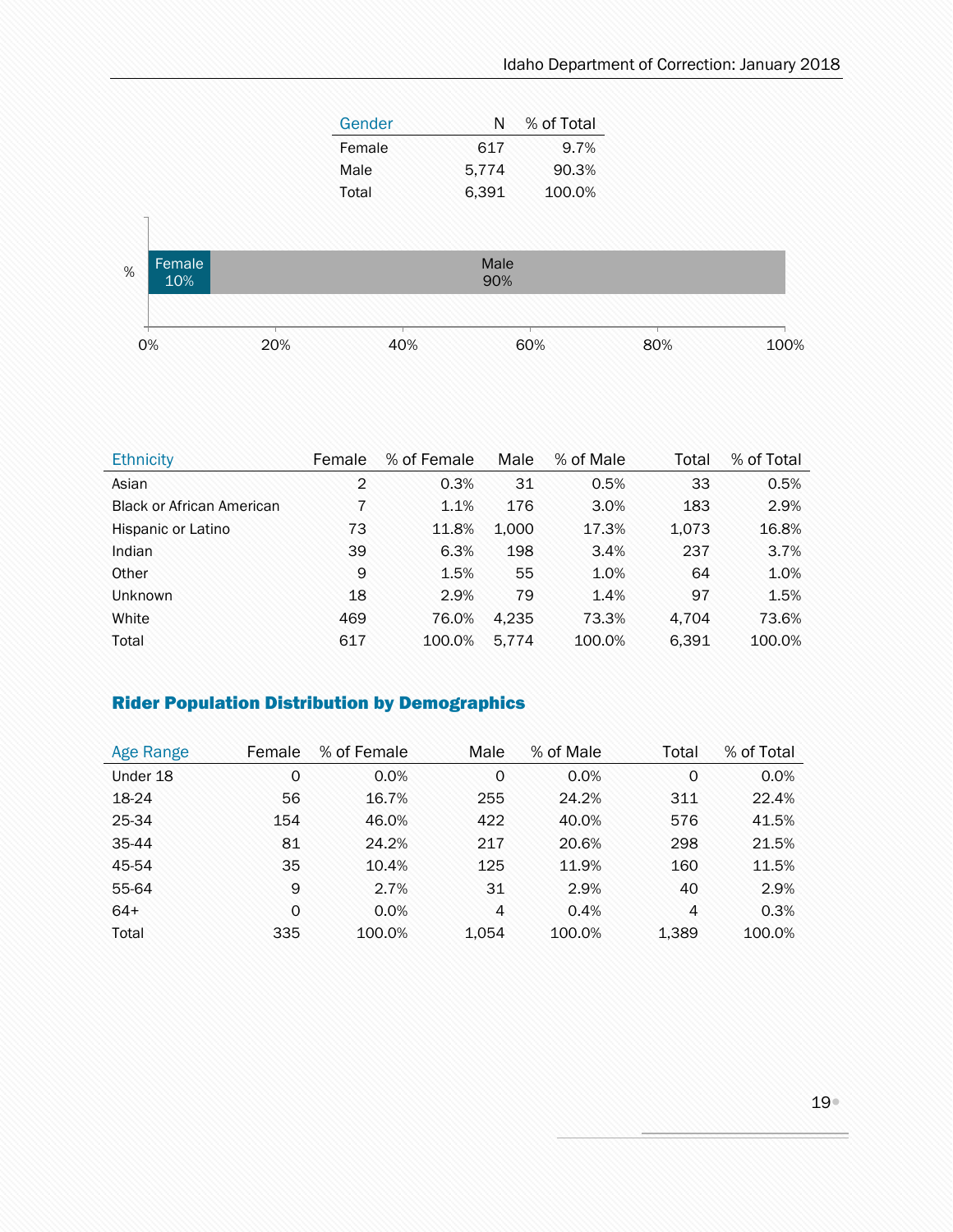

| <b>Ethnicity</b>                 | Female | % of Female | Male  | % of Male | Total | % of Total |
|----------------------------------|--------|-------------|-------|-----------|-------|------------|
| Asian                            | 1      | 0.3%        | 4     | 0.4%      | 5     | 0.4%       |
| <b>Black or African American</b> | 4      | 1.2%        | 26    | 2.5%      | 30    | 2.2%       |
| Hispanic or Latino               | 34     | 10.1%       | 131   | 12.4%     | 165   | 11.9%      |
| Indian                           | 12     | 3.6%        | 50    | 4.7%      | 62    | 4.5%       |
| Other                            | 4      | 1.2%        | 13    | 1.2%      | 17    | 1.2%       |
| <b>Unknown</b>                   | 30     | 9.0%        | 40    | 3.8%      | 70    | 5.0%       |
| White                            | 250    | 74.6%       | 790   | 75.0%     | 1.040 | 74.9%      |
| Total                            | 335    | 100.0%      | 1.054 | 100.0%    | 1,389 | 100.0%     |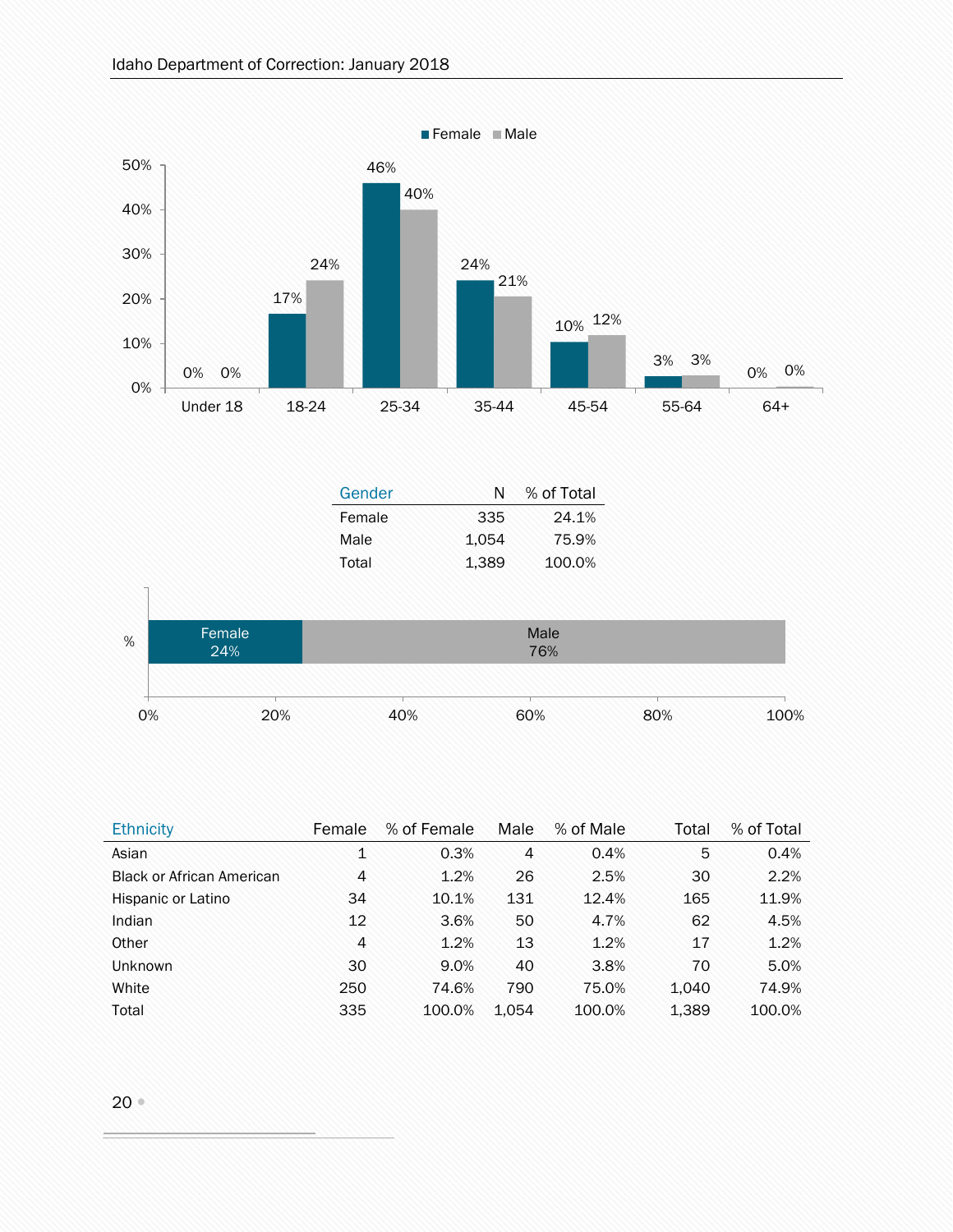| Age Range | Female         | % of Female | Male           | % of Male | Total          | % of Total |
|-----------|----------------|-------------|----------------|-----------|----------------|------------|
| Under 18  | 0              | 0.0%        | $\circ$        | 0.0%      | $\Omega$       | 0.0%       |
| 18-24     | $\overline{4}$ | 4.5%        | 28             | 5.2%      | 32             | 5.1%       |
| 25-34     | 44             | 49.4%       | 218            | 40.3%     | 262            | 41.6%      |
| 35-44     | 30             | 33.7%       | 174            | 32.2%     | 204            | 32.4%      |
| 45-54     | 9              | 10.1%       | 80             | 14.8%     | 89             | 14.1%      |
| 55-64     | 2              | 2.2%        | 37             | 6.8%      | 39             | 6.2%       |
| $64+$     | $\Omega$       | 0.0%        | $\overline{4}$ | 0.7%      | $\overline{4}$ | 0.6%       |
| Total     | 89             | 100.0%      | 541            | 100.0%    | 630            | 100.0%     |

### <span id="page-20-0"></span>Parole Violator Population Distribution by Demographics



|   |        | Gender | N    | % of Total |
|---|--------|--------|------|------------|
|   |        | Female | 89   | 14.1%      |
|   |        | Male   | 541  | 85.9%      |
|   |        | Total  | 630  | 100.0%     |
|   |        |        |      |            |
|   |        |        |      |            |
| % | Female |        | Male |            |
|   | 14%    |        | 86%  |            |
|   |        |        |      |            |

| 0% | 20% | 40% | 60% | 80% | 100% |
|----|-----|-----|-----|-----|------|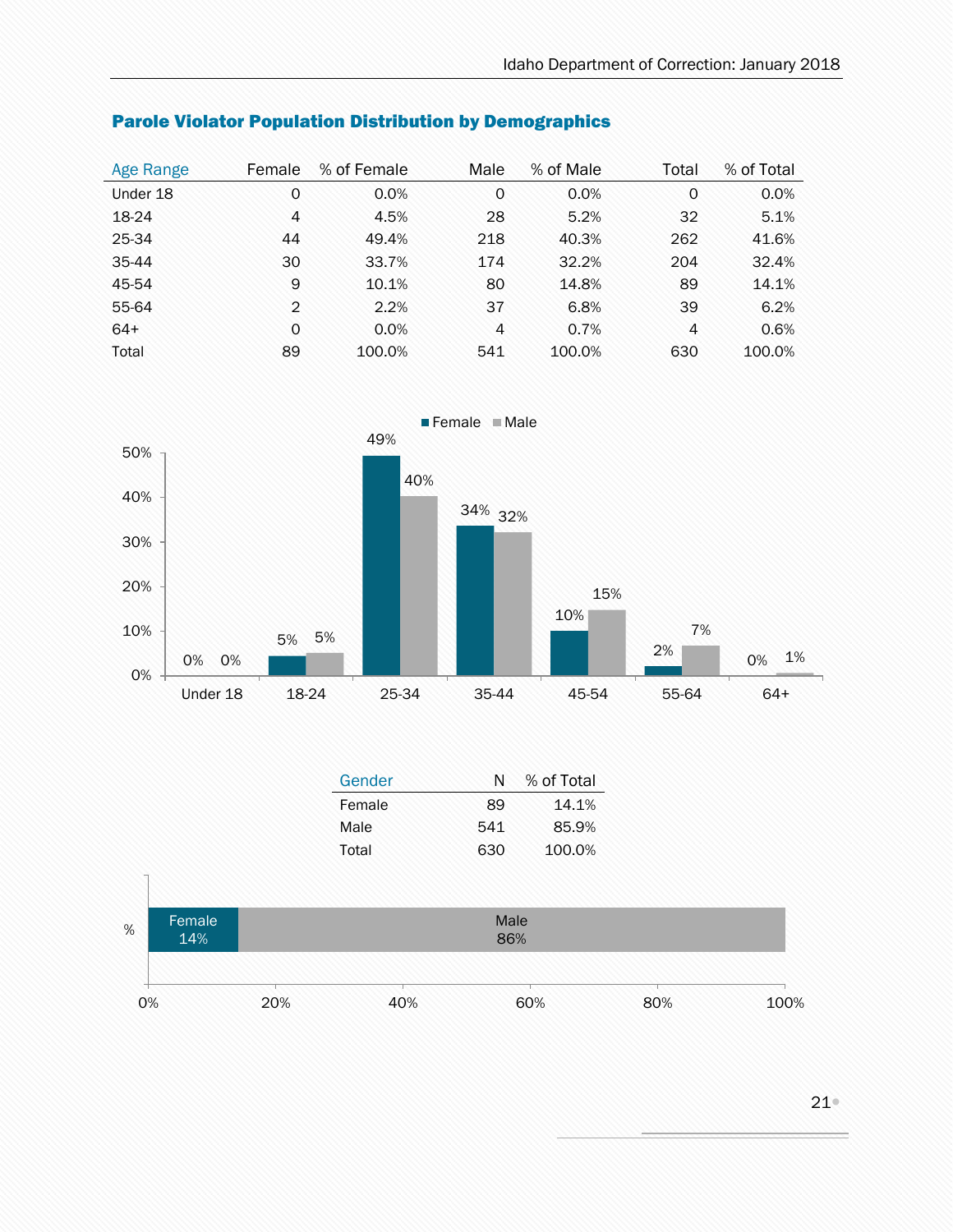| <b>Ethnicity</b>                 | Female       | % of Female | Male         | % of Male | Total          | % of Total |
|----------------------------------|--------------|-------------|--------------|-----------|----------------|------------|
| Asian                            | 0            | 0.0%        | 1            | 0.2%      | 1              | 0.2%       |
| <b>Black or African American</b> | 2            | 2.2%        | 19           | 3.5%      | 21             | 3.3%       |
| Hispanic or Latino               | 9            | 10.1%       | 76           | 14.0%     | 85             | 13.5%      |
| Indian                           | $\mathbf{1}$ | 1.1%        | 19           | 3.5%      | 20             | 3.2%       |
| Other                            | $\Omega$     | 0.0%        | 9            | 1.7%      | 9              | 1.4%       |
| <b>Unknown</b>                   | $\mathbf{1}$ | 1.1%        | $\mathbf{1}$ | 0.2%      | $\overline{2}$ | 0.3%       |
| White                            | 76           | 85.4%       | 416          | 76.9%     | 492            | 78.1%      |
| Total                            | 89           | 100.0%      | 541          | 100.0%    | 630            | 100.0%     |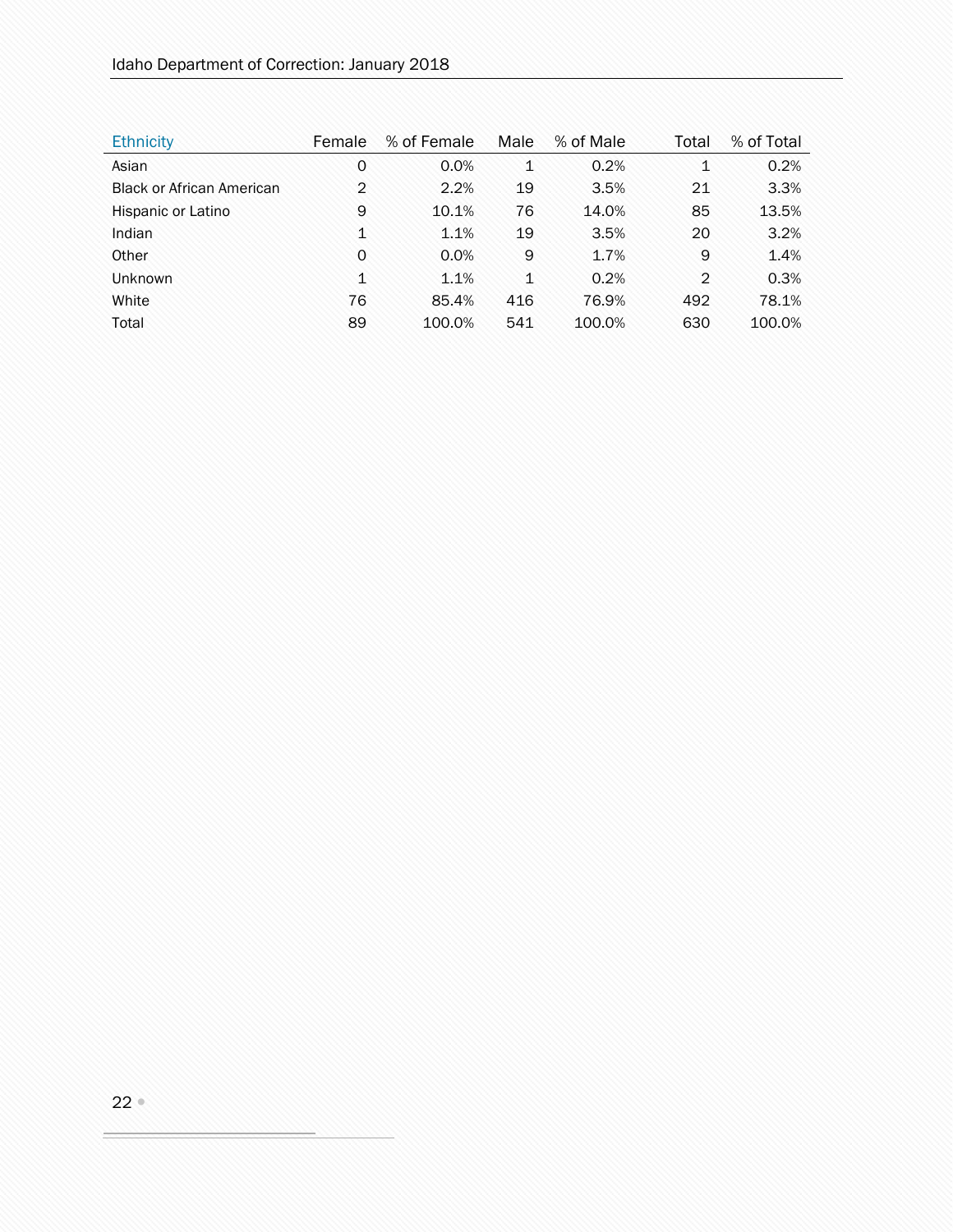# <span id="page-22-0"></span>Section II: Community Correction **Overview**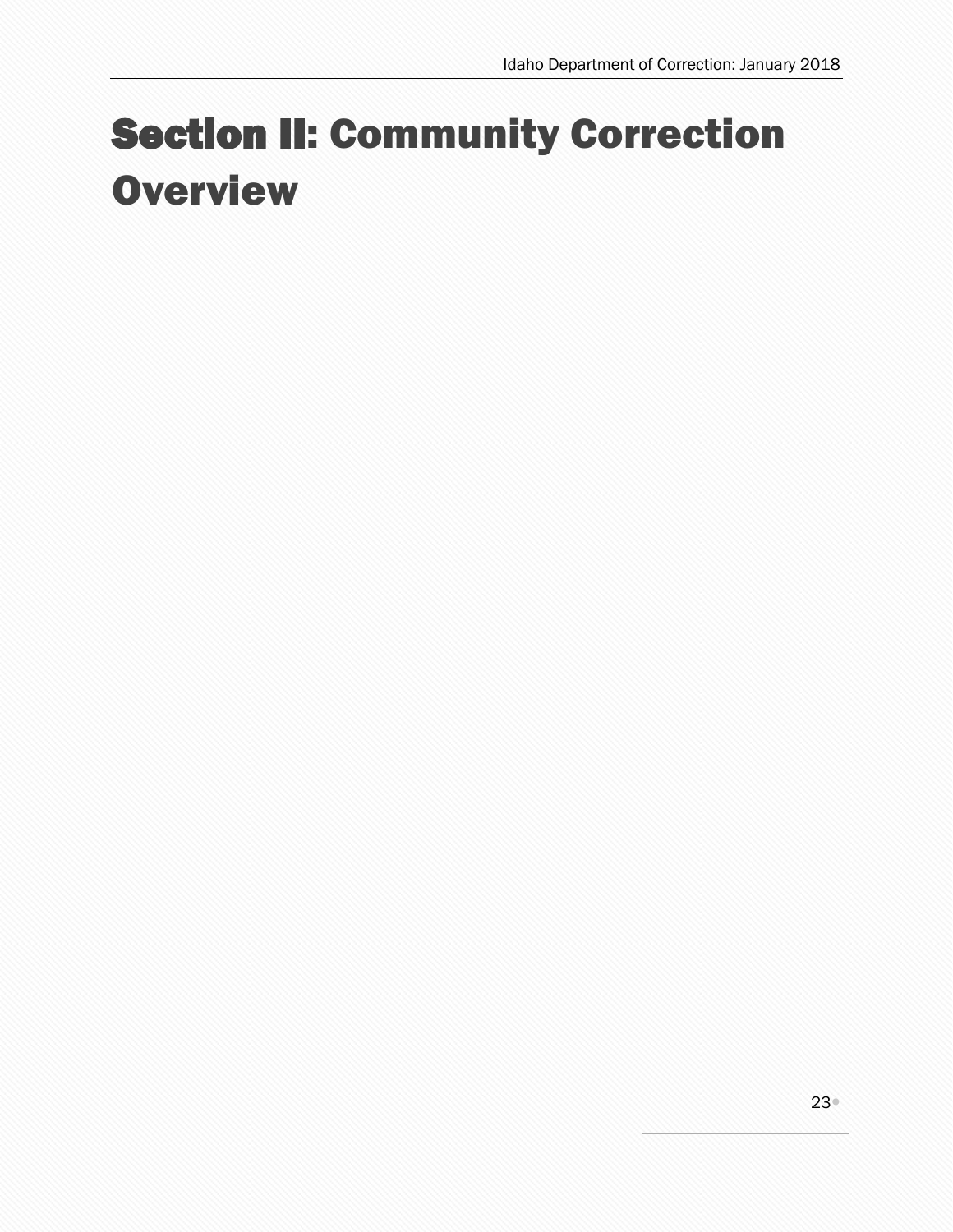## <span id="page-23-0"></span>2.1 Community Correction Population Trend

### <span id="page-23-1"></span>Overall Community Correction Population Distribution by Legal Status



### <span id="page-23-2"></span>Overall Community Correction Population Trend

The overall community correction population increased 4.2 percent compared to twelve months ago.



| $Jan-17$ | Feb | Mar        | Apr                 | May    | Jun            | Jul    | Aug    | Sep     | Oct      | Nov     | Dec | $Jan-18$ |
|----------|-----|------------|---------------------|--------|----------------|--------|--------|---------|----------|---------|-----|----------|
|          |     | Month      |                     |        |                |        | N      |         | % Change |         |     |          |
|          |     |            | January 2017<br>Feb |        |                |        | 16,967 | $-0.1%$ |          |         |     |          |
|          |     |            |                     |        |                |        |        |         |          |         |     | 16,949   |
|          |     | Mar        |                     |        |                |        | 16,996 |         |          | 0.3%    |     |          |
|          |     | Apr        |                     |        | 17,116<br>0.7% |        |        |         |          |         |     |          |
|          |     | May        |                     | 17,201 |                |        |        |         |          | 0.5%    |     |          |
|          |     | <b>Jun</b> |                     |        |                | 17,207 | 0.0%   |         |          |         |     |          |
|          |     | Jul        | 17,337              |        |                |        |        | 0.8%    |          |         |     |          |
|          |     | Aug        |                     |        |                |        | 17,366 |         |          | 0.2%    |     |          |
|          |     | Sep        |                     |        |                |        | 17,385 |         |          | 0.1%    |     |          |
|          | Oct |            |                     |        |                | 17,411 |        |         | 0.1%     |         |     |          |
|          |     | Nov        |                     |        |                |        | 17,604 | 1.1%    |          |         |     |          |
|          |     | Dec        |                     |        |                |        | 17,716 |         |          | 0.6%    |     |          |
|          |     |            | January 2018        |        |                |        | 17,688 |         |          | $-0.2%$ |     |          |

Note: The community correction population counts include probationers and parolees supervised in Idaho's seven districts, including those on Interstate Compact to Idaho, those managed in the Limited Supervision Unit, and those on Interstate Compact from Idaho managed in other states.

 $24<sup>°</sup>$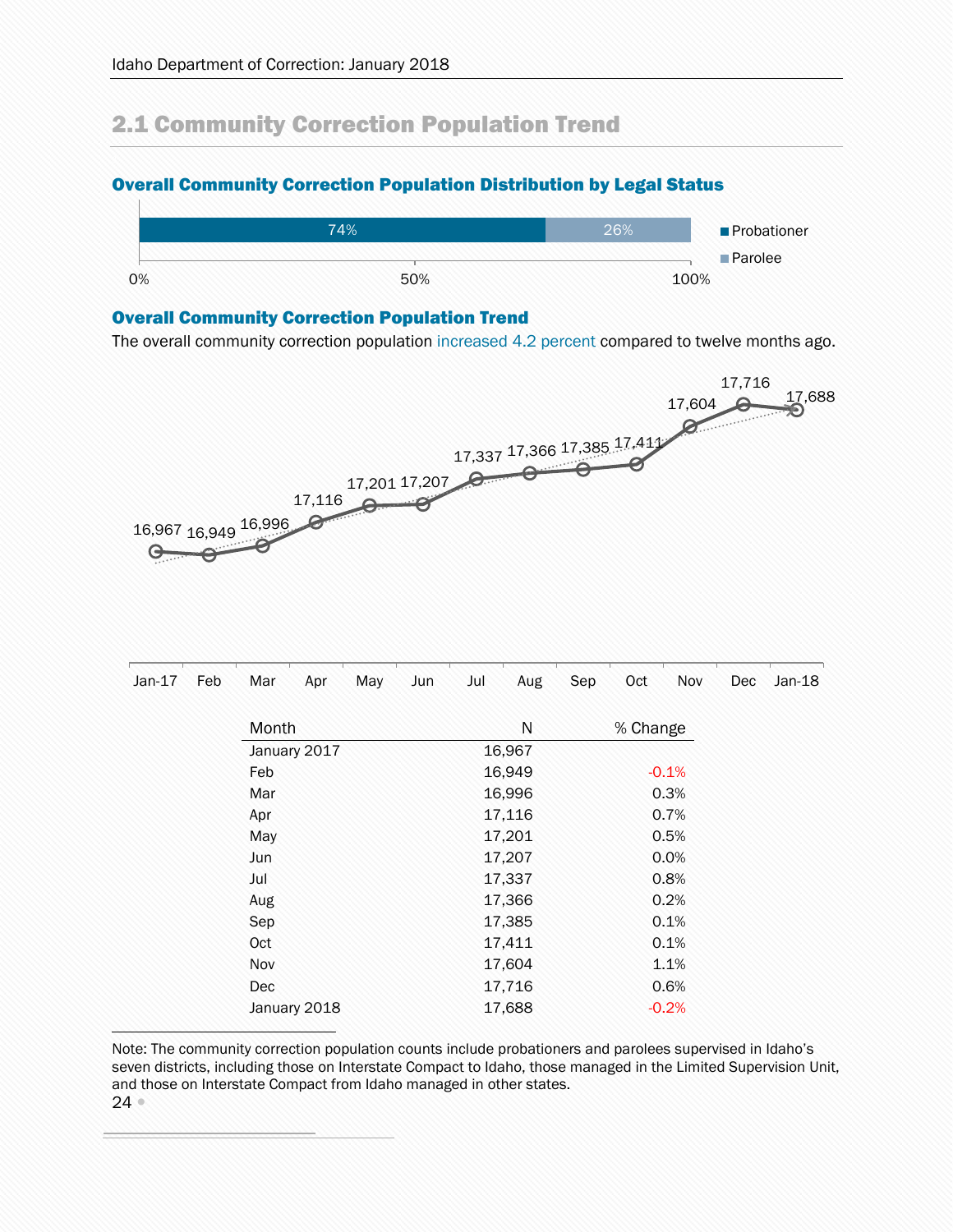### <span id="page-24-0"></span>Parole Population Trend

ì

The parole population increased 0.6 percent compared to twelve months ago.



|  |  |  |  |  |  | <u>noon oo kaasaa kaasaa kaasaa harraa ahaa aan harraa ahaan harraa harraa kaasaa kaasaa kaasaa harraa harraa r</u> |
|--|--|--|--|--|--|---------------------------------------------------------------------------------------------------------------------|
|  |  |  |  |  |  | Jan-17 Feb Mar Apr May Jun Jul Aug Sep Oct Nov Dec Jan-18                                                           |

| Month        | N     | % Change |
|--------------|-------|----------|
| January 2017 | 4,619 |          |
| Feb          | 4,646 | 0.6%     |
| Mar          | 4,617 | $-0.6%$  |
| Apr          | 4,633 | 0.3%     |
| May          | 4,649 | 0.3%     |
| Jun          | 4,670 | 0.5%     |
| Jul          | 4,656 | $-0.3%$  |
| Aug          | 4,638 | $-0.4%$  |
| Sep          | 4,639 | 0.0%     |
| Oct          | 4,636 | $-0.1%$  |
| Nov          | 4,693 | 1.2%     |
| Dec          | 4,719 | 0.6%     |
| January 2018 | 4.649 | $-1.5%$  |

Note: The community correction population counts include probationers and parolees supervised in Idaho's seven districts, including those on Interstate Compact to Idaho, those managed in the Limited Supervision Unit, and those on Interstate Compact from Idaho managed in other states.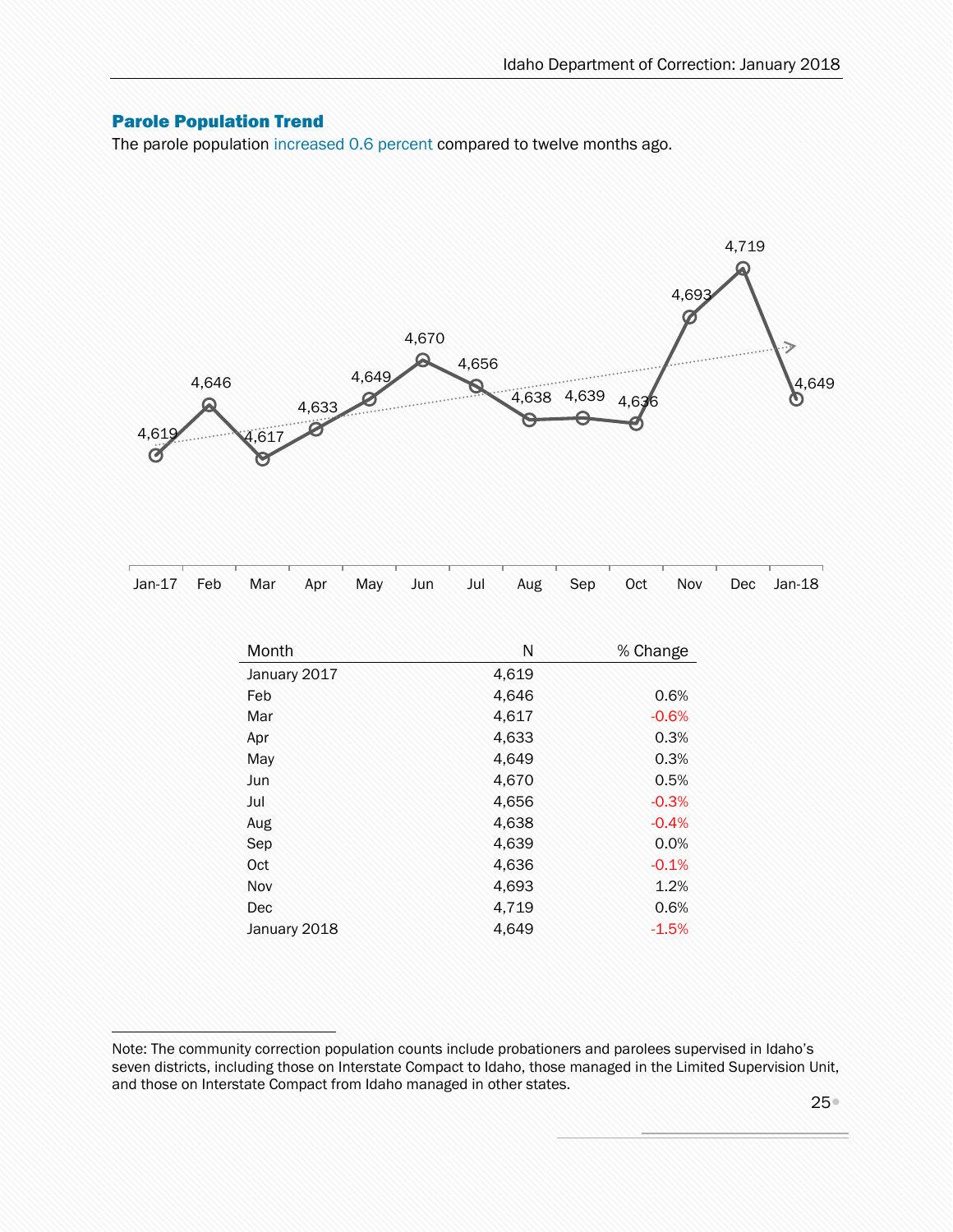### <span id="page-25-0"></span>Probation Population Trend

ì

The probation population increased 5.6 percent compared to twelve months ago.



| Jan-17 Feb Mar Apr May Jun Jul Aug Sep Oct Nov Dec Jan-18 |  |  |  |  |  |  |
|-----------------------------------------------------------|--|--|--|--|--|--|
|                                                           |  |  |  |  |  |  |

| Month        | N      | % Change |
|--------------|--------|----------|
| January 2017 | 12,348 |          |
| Feb          | 12,303 | $-0.4%$  |
| Mar          | 12,379 | 0.6%     |
| Apr          | 12,483 | 0.8%     |
| May          | 12,552 | 0.6%     |
| Jun          | 12,537 | $-0.1%$  |
| Jul          | 12,681 | 1.1%     |
| Aug          | 12,728 | 0.4%     |
| Sep          | 12,746 | 0.1%     |
| Oct          | 12,775 | 0.2%     |
| Nov          | 12,911 | 1.1%     |
| Dec          | 12,997 | 0.7%     |
| January 2018 | 13,039 | 0.3%     |

<sup>26</sup> Note: The community correction population counts include probationers and parolees supervised in Idaho's seven districts, including those on Interstate Compact to Idaho, those managed in the Limited Supervision Unit, and those on Interstate Compact from Idaho managed in other states.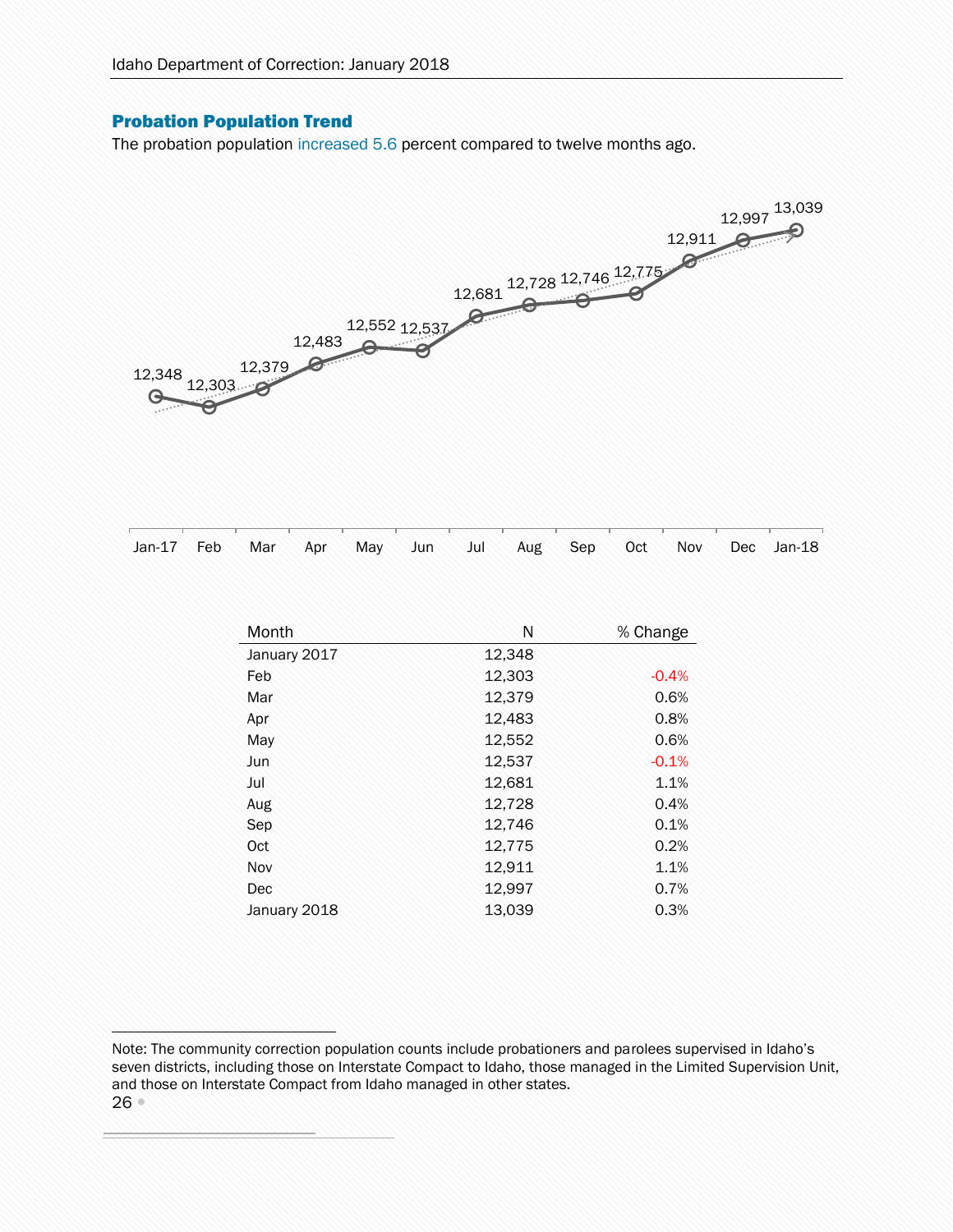## <span id="page-26-0"></span>2.2 Community Correction Population Distribution by Crime **Group**

### <span id="page-26-1"></span>Community Correction Population Counts by Crime Group and Legal Status

| <b>Crime Group</b> | Parole | Probation | Total  |
|--------------------|--------|-----------|--------|
| Murder & Man       | 145    | 60        | 205    |
| Sex                | 896    | 724       | 1,620  |
| Assault            | 1,150  | 2,299     | 3,449  |
| Property           | 1,083  | 3,468     | 4,551  |
| Alcohol            | 322    | 1,656     | 1,978  |
| Drug               | 1,052  | 4,636     | 5,688  |
| Pending*           | 1      | 196       | 197    |
| Total              | 4.649  | 13,039    | 17,688 |

\*Pending counts reflect the incarcerated offenders waiting to be adjudicated for a new crime or the data has not yet been updated in the data management system.



### <span id="page-26-2"></span>Overall Community Corrections Distribution by Crime Group

Note: The community correction population counts include probationers and parolees supervised in Idaho's seven districts, including those on Interstate Compact to Idaho, those managed in the Limited Supervision Unit, and those on Interstate Compact from Idaho managed in other states.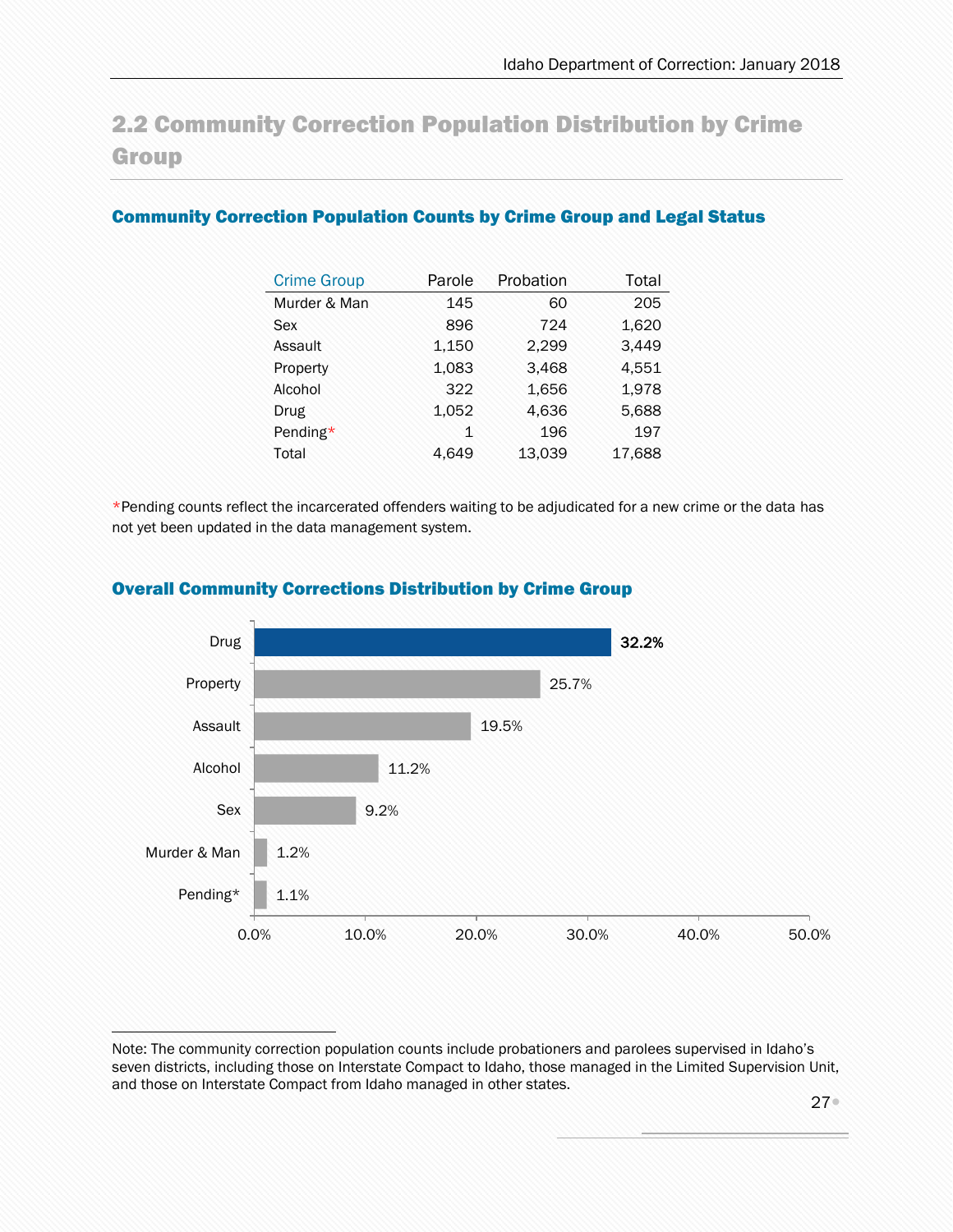

### <span id="page-27-0"></span>Parole Distribution by Crime Group

### <span id="page-27-1"></span>Probation Distribution by Crime Group



<sup>28</sup> Note: The community correction population counts include probationers and parolees supervised in Idaho's seven districts, including those on Interstate Compact to Idaho, those managed in the Limited Supervision Unit, and those on Interstate Compact from Idaho managed in other states.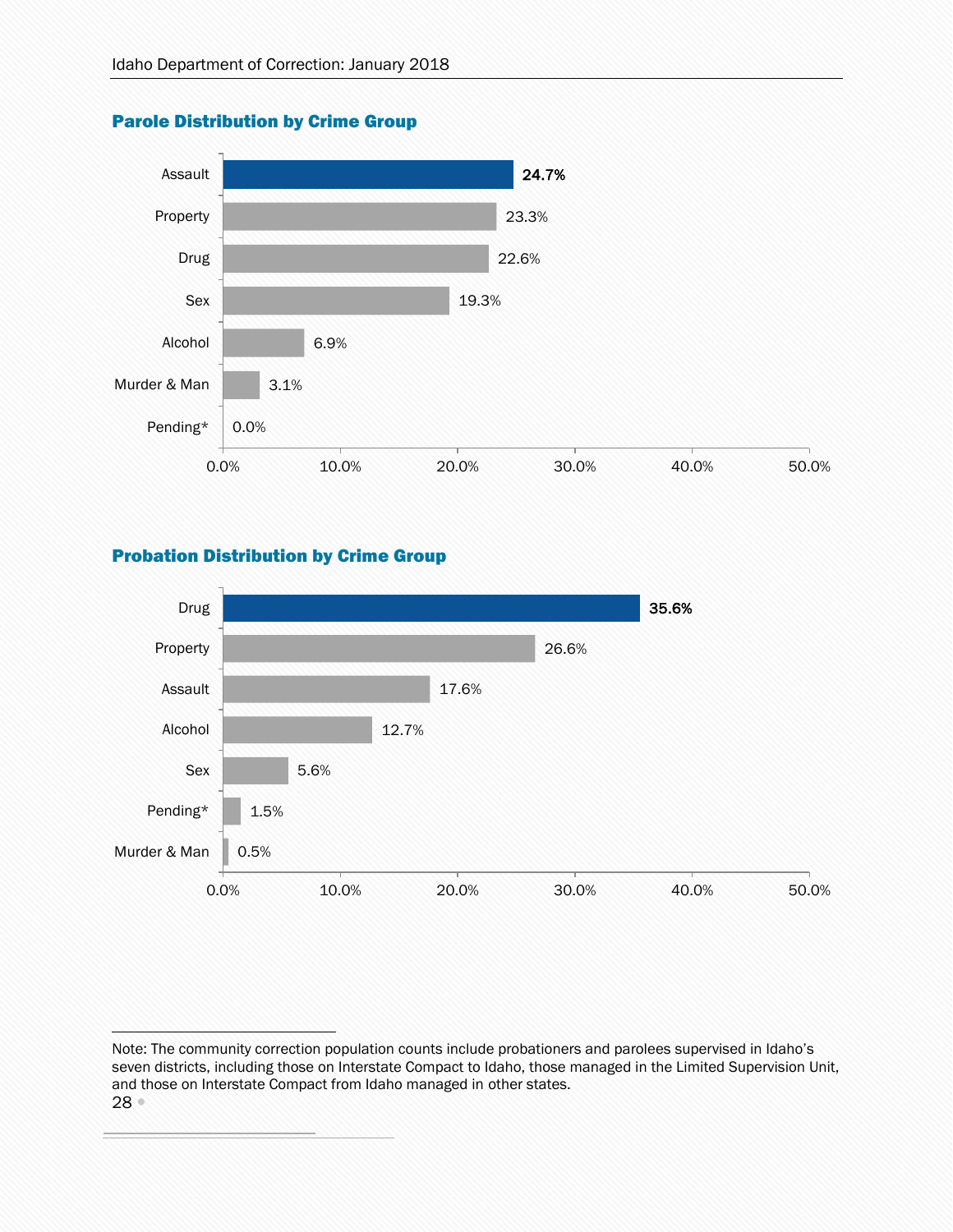## <span id="page-28-0"></span>2.3 Community Correction Population Distribution by District

### <span id="page-28-1"></span>Idaho Department of Correction District Map and Corresponding Counties

The map below displays the Idaho Department of Correction districts and corresponding counties.

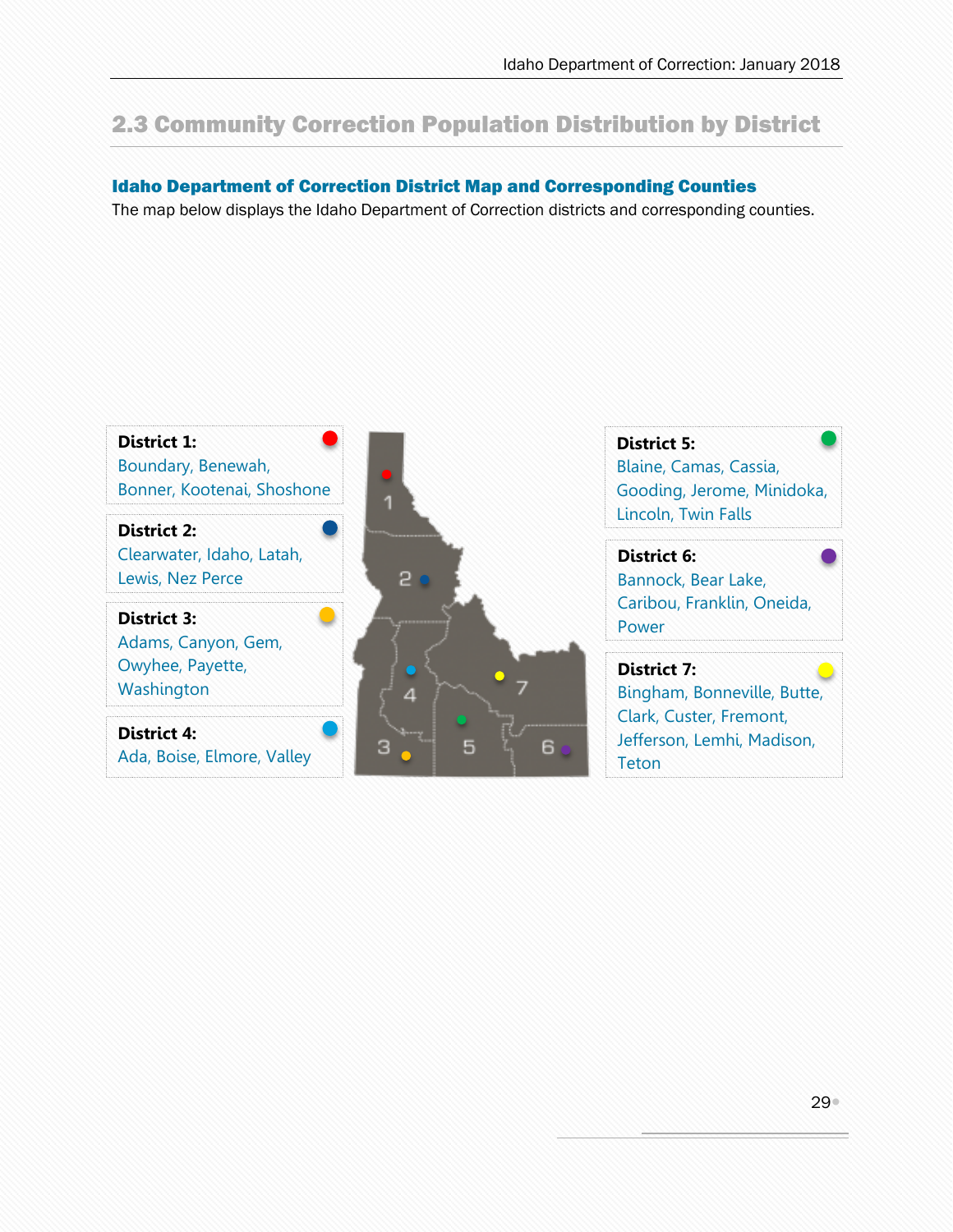### <span id="page-29-0"></span>Overall Community Correction Distribution by District

| <b>District</b>           | <b>Corresponding Counties</b>                                                           | N      | % of Total |
|---------------------------|-----------------------------------------------------------------------------------------|--------|------------|
| District 0: LSU           | <b>Limited Supervision Unit</b>                                                         | 1,981  | 11.2%      |
| District 1: Coeur d'Alene | Boundary, Benewah, Bonner, Kootenai, Shoshone                                           | 1,938  | 11.0%      |
| District 2: Lewiston      | Clearwater, Idaho, Latah, Lewis, Nez Perce                                              | 698    | 3.9%       |
| District 3: Caldwell      | Adams, Canyon, Gem, Owyhee, Payette, Washington                                         | 2,677  | 15.1%      |
| District 4: Boise         | Ada, Boise, Elmore, Valley                                                              | 4,096  | 23.2%      |
| District 5: Twin Falls    | Blaine, Camas, Cassia, Gooding, Jerome, Minidoka,<br>Lincoln, Twin Falls                | 1,687  | 9.5%       |
| District 6: Pocatello     | Bannock, Bear Lake, Caribou, Franklin, Oneida, Power                                    | 1,012  | 5.7%       |
| District 7: Idaho Falls   | Bingham, Bonneville, Butte, Clark, Custer, Fremont,<br>Jefferson, Lemhi, Madison, Teton | 1,616  | 9.1%       |
| +Interstate Compact       |                                                                                         | 1,983  | 11.2%      |
| Total                     |                                                                                         | 17.688 | 100.0%     |

### <span id="page-29-1"></span>Parole Distribution by District

| <b>District</b>           | <b>Corresponding Counties</b>                                                           | N     | % of Total |
|---------------------------|-----------------------------------------------------------------------------------------|-------|------------|
| District 0: LSU           | <b>Limited Supervision Unit</b>                                                         | 583   | 12.5%      |
| District 1: Coeur d'Alene | Boundary, Benewah, Bonner, Kootenai, Shoshone                                           | 287   | 6.2%       |
| District 2: Lewiston      | Clearwater, Idaho, Latah, Lewis, Nez Perce                                              | 119   | 2.6%       |
| District 3: Caldwell      | Adams, Canyon, Gem, Owyhee, Payette, Washington                                         | 643   | 13.8%      |
| District 4: Boise         | Ada, Boise, Elmore, Valley                                                              | 1,423 | 30.6%      |
| District 5: Twin Falls    | Blaine, Camas, Cassia, Gooding, Jerome, Minidoka,<br>Lincoln, Twin Falls                | 451   | 9.7%       |
| District 6: Pocatello     | Bannock, Bear Lake, Caribou, Franklin, Oneida, Power                                    | 173   | 3.7%       |
| District 7: Idaho Falls   | Bingham, Bonneville, Butte, Clark, Custer, Fremont,<br>Jefferson, Lemhi, Madison, Teton | 377   | 8.1%       |
| +Interstate Compact       |                                                                                         | 593   | 12.8%      |
| Total                     |                                                                                         | 4,649 | 100.0%     |

30 Note: The community correction population counts include probationers and parolees supervised in Idaho's seven districts, including those on Interstate Compact to Idaho, those managed in the Limited Supervision Unit, and those on Interstate Compact from Idaho managed in other states.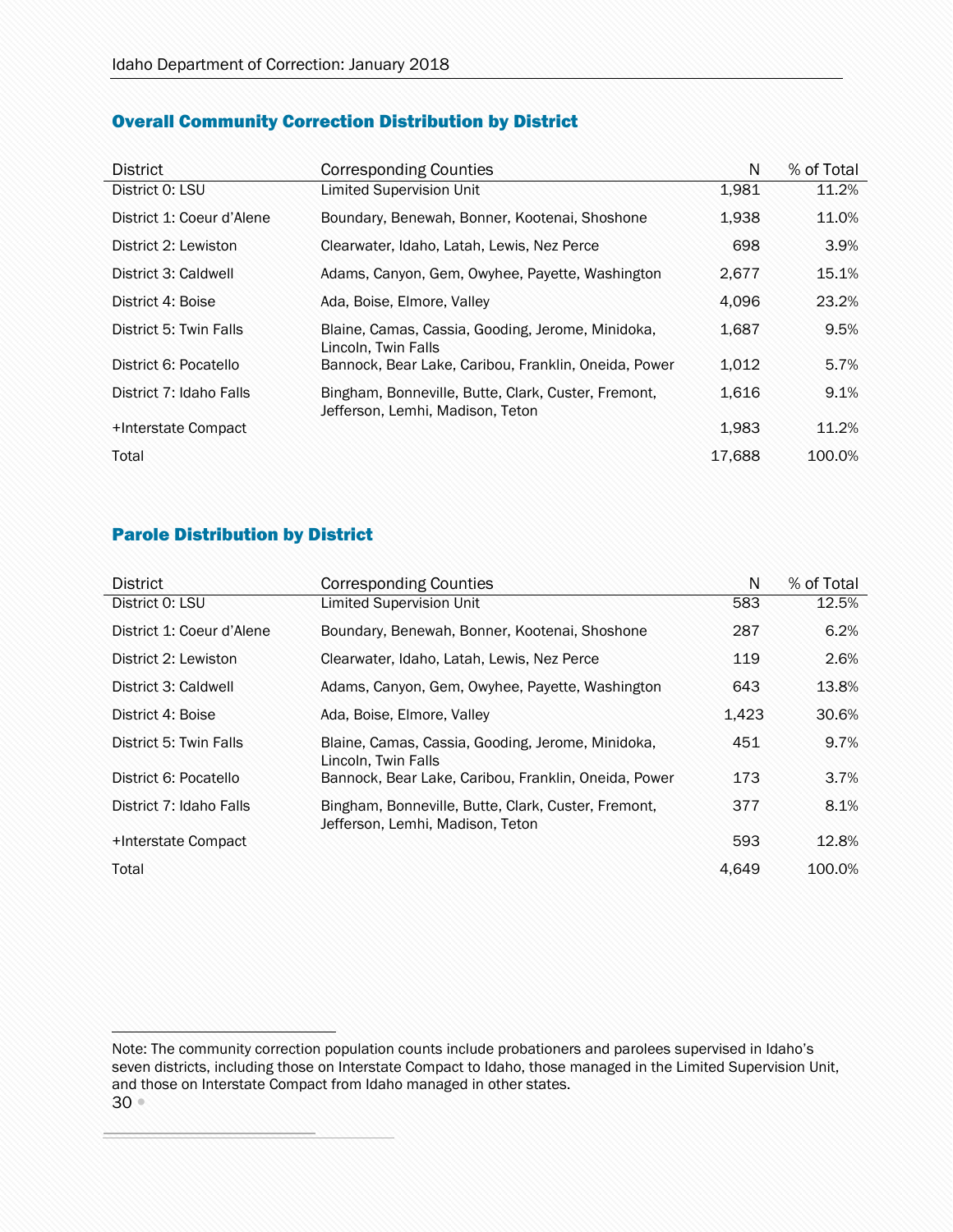| <b>District</b>           | <b>Corresponding Counties</b>                                                           | N      | % of Total |
|---------------------------|-----------------------------------------------------------------------------------------|--------|------------|
| District 0: LSU           | Limited Supervision Unit                                                                | 1,398  | 10.7%      |
| District 1: Coeur d'Alene | Boundary, Benewah, Bonner, Kootenai, Shoshone                                           | 1,651  | 12.7%      |
| District 2: Lewiston      | Clearwater, Idaho, Latah, Lewis, Nez Perce                                              | 579    | 4.4%       |
| District 3: Caldwell      | Adams, Canyon, Gem, Owyhee, Payette, Washington                                         | 2,034  | 15.6%      |
| District 4: Boise         | Ada, Boise, Elmore, Valley                                                              | 2,673  | 20.5%      |
| District 5: Twin Falls    | Blaine, Camas, Cassia, Gooding, Jerome, Minidoka,<br>Lincoln, Twin Falls                | 1,236  | 9.5%       |
| District 6: Pocatello     | Bannock, Bear Lake, Caribou, Franklin, Oneida, Power                                    | 839    | 6.4%       |
| District 7: Idaho Falls   | Bingham, Bonneville, Butte, Clark, Custer, Fremont,<br>Jefferson, Lemhi, Madison, Teton | 1,239  | 9.5%       |
| +Interstate Compact       |                                                                                         | 1,390  | 10.7%      |
| Total                     |                                                                                         | 13.039 | 100.0%     |

### <span id="page-30-0"></span>Probation Distribution by District

## <span id="page-30-1"></span>2.4 Community Correction Population Distribution by Demographics

### <span id="page-30-2"></span>Overall Community Correction Population Distribution by Demographics

| <b>Age Range</b> | Female | % of Female | Male   | % of Male | Total  | % of Total |
|------------------|--------|-------------|--------|-----------|--------|------------|
| Under 18         | 0      | 0.0%        | 1      | 0.0%      | 1      | 0.0%       |
| 18-24            | 438    | 9.2%        | 1.426  | 11.0%     | 1.864  | 10.5%      |
| 25-34            | 1,725  | 36.3%       | 4.424  | 34.2%     | 6.149  | 34.8%      |
| 35-44            | 1,410  | 29.7%       | 3,411  | 26.4%     | 4.821  | 27.3%      |
| 45-54            | 812    | 17.1%       | 2,157  | 16.7%     | 2,969  | 16.8%      |
| 55-64            | 324    | 6.8%        | 1.209  | 9.3%      | 1,533  | 8.7%       |
| $64+$            | 43     | 0.9%        | 308    | 2.4%      | 351    | 2.0%       |
| Total            | 4.752  | 100.0%      | 12.936 | 100.0%    | 17.688 | 100.0%     |

ì Note: The community correction population counts include probationers and parolees supervised in Idaho's seven districts, including those on Interstate Compact to Idaho, those managed in the Limited Supervision Unit, and those on Interstate Compact from Idaho managed in other states.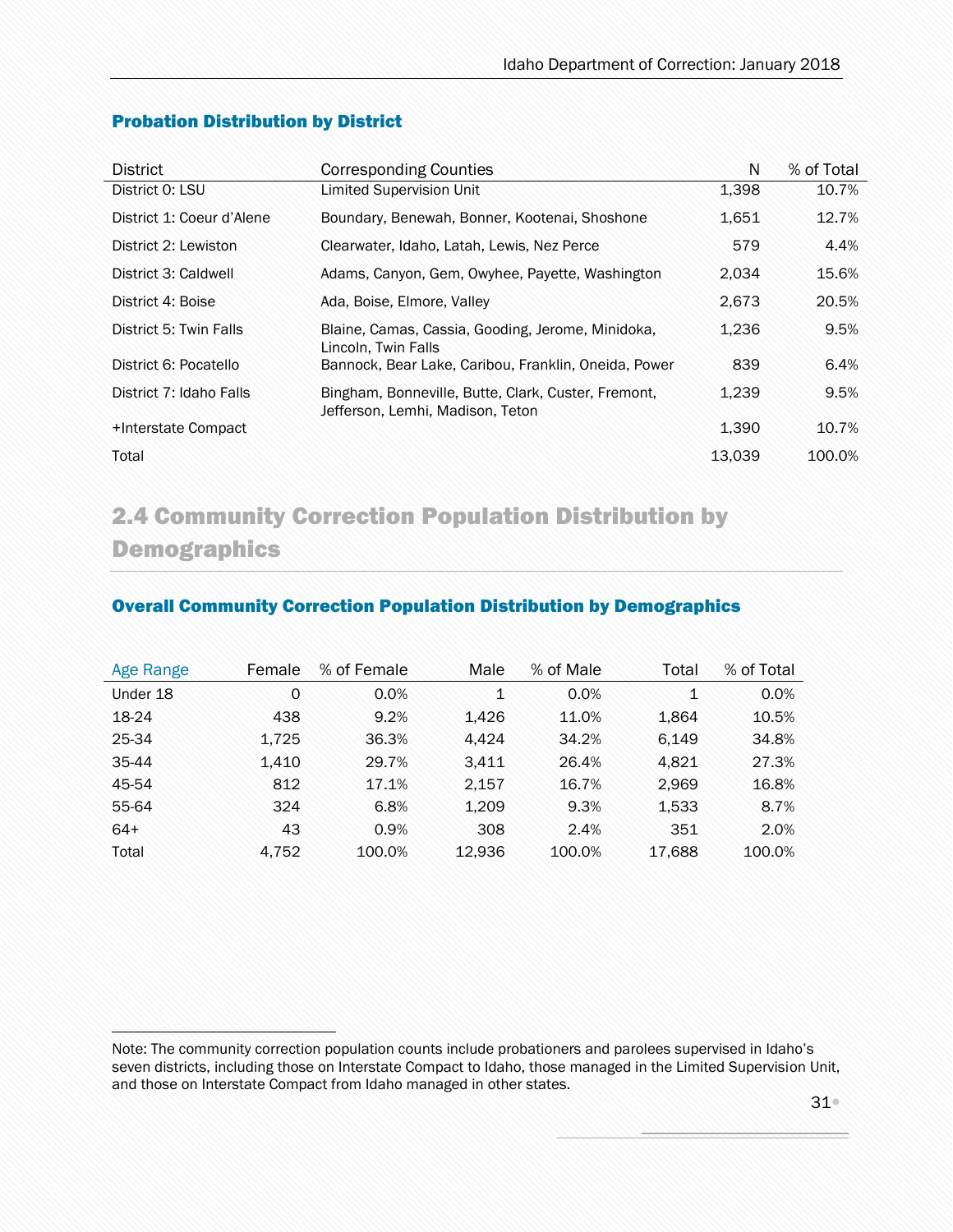

| <b>Ethnicity</b>                 | Female | % of Female | Male   | % of Male | Total  | % of Total |
|----------------------------------|--------|-------------|--------|-----------|--------|------------|
| Asian                            | 17     | 0.4%        | 86     | 0.7%      | 103    | 0.6%       |
| <b>Black or African American</b> | 59     | 1.2%        | 339    | 2.6%      | 398    | 2.3%       |
| Hispanic or Latino               | 364    | 7.7%        | 1.481  | 11.4%     | 1,845  | 10.4%      |
| Indian                           | 199    | 4.2%        | 301    | 2.3%      | 500    | 2.8%       |
| Other                            | 42     | 0.9%        | 133    | 1.0%      | 175    | 1.0%       |
| <b>Unknown</b>                   | 509    | 10.7%       | 1,098  | 8.5%      | 1,607  | 9.1%       |
| White                            | 3,562  | 75.0%       | 9.498  | 73.4%     | 13.060 | 73.8%      |
| Total                            | 4,752  | 100.0%      | 12.936 | 100.0%    | 17,688 | 100.0%     |

<sup>32</sup> Note: The community correction population counts include probationers and parolees supervised in Idaho's seven districts, including those on Interstate Compact to Idaho, those managed in the Limited Supervision Unit, and those on Interstate Compact from Idaho managed in other states.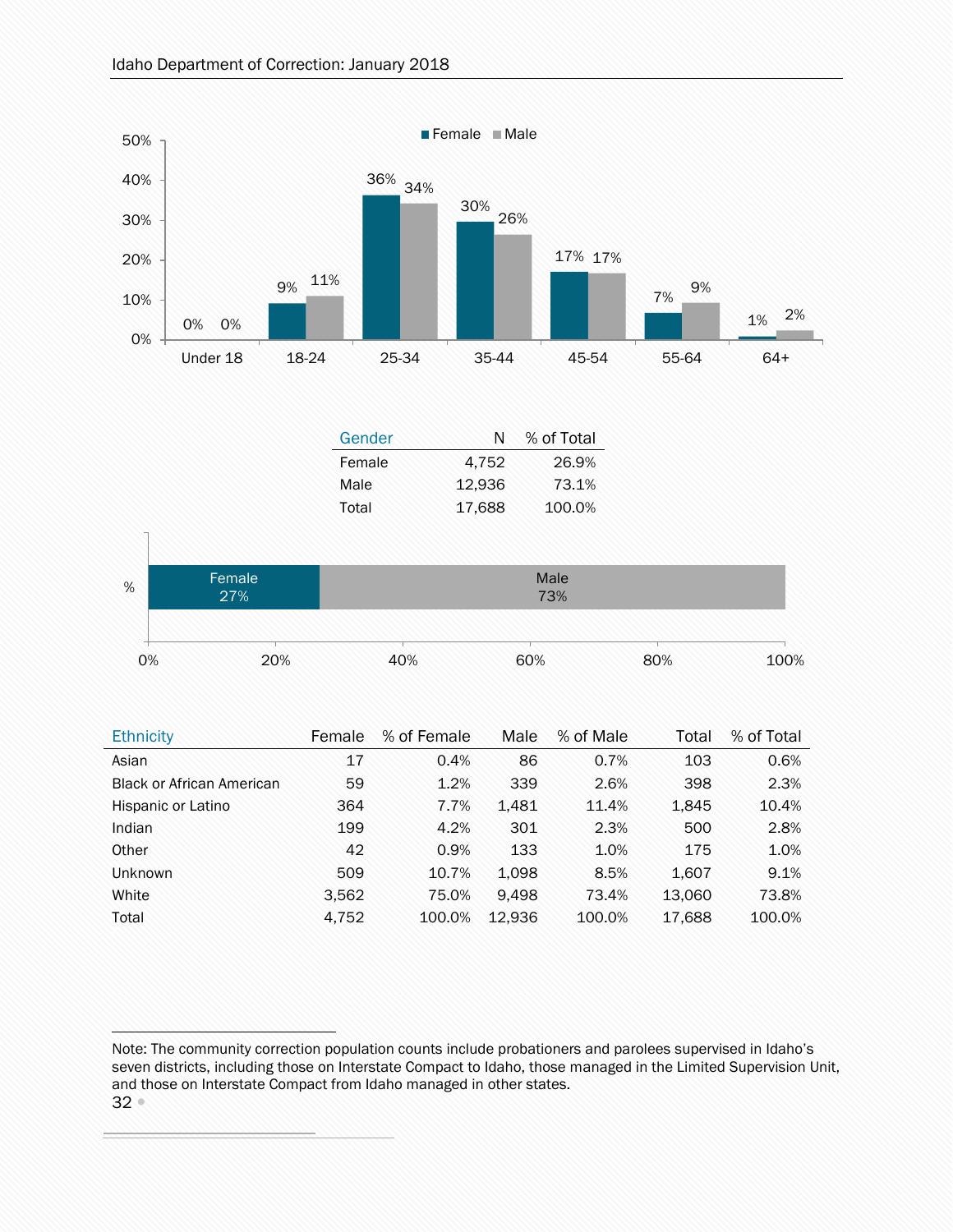| <b>Age Range</b> | Female | % of Female | Male  | % of Male | Total    | % of Total |
|------------------|--------|-------------|-------|-----------|----------|------------|
| Under 18         | 0      | 0.0%        | 0     | 0.0%      | $\Omega$ | 0.0%       |
| 18-24            | 20     | 2.6%        | 125   | 3.2%      | 145      | 3.1%       |
| 25-34            | 233    | 29.9%       | 1,169 | 30.2%     | 1,402    | 30.2%      |
| 35-44            | 257    | 33.0%       | 1,119 | 28.9%     | 1,376    | 29.6%      |
| 45-54            | 177    | 22.8%       | 820   | 21.2%     | 997      | 21.4%      |
| 55-64            | 78     | 10.0%       | 504   | 13.0%     | 582      | 12.5%      |
| $64+$            | 13     | 1.7%        | 134   | 3.5%      | 147      | 3.2%       |
| Total            | 778    | 100.0%      | 3,871 | 100.0%    | 4.649    | 100.0%     |

### <span id="page-32-0"></span>Parole Population Distribution by Demographics



|    |               |     | Gender | N     | % of Total  |     |      |
|----|---------------|-----|--------|-------|-------------|-----|------|
|    |               |     | Female | 778   | 16.7%       |     |      |
|    |               |     | Male   | 3,871 | 83.3%       |     |      |
|    |               |     | Total  | 4,649 | 100.0%      |     |      |
|    |               |     |        |       |             |     |      |
| %  | Female<br>17% |     |        |       | Male<br>83% |     |      |
|    |               |     |        |       |             |     |      |
| 0% |               | 20% | 40%    |       | 60%         | 80% | 100% |

Note: The community correction population counts include probationers and parolees supervised in Idaho's seven districts, including those on Interstate Compact to Idaho, those managed in the Limited Supervision Unit, and those on Interstate Compact from Idaho managed in other states.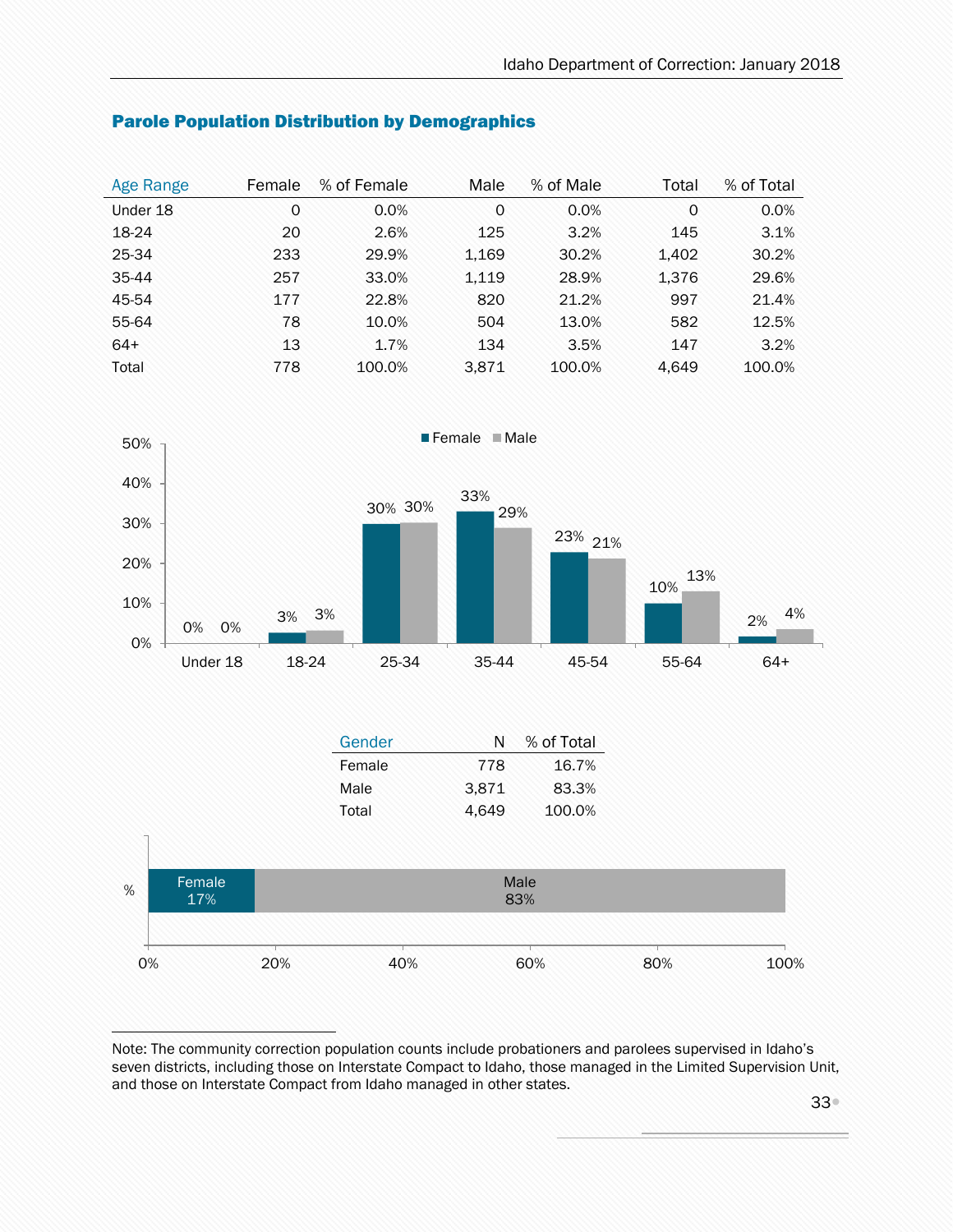| <b>Ethnicity</b>                 | Female         | % of Female | Male  | % of Male | Total | % of Total |
|----------------------------------|----------------|-------------|-------|-----------|-------|------------|
| Asian                            | $\mathbf{1}$   | 0.1%        | 32    | 0.8%      | 33    | 0.7%       |
| <b>Black or African American</b> | 13             | 1.7%        | 125   | 3.2%      | 138   | 3.0%       |
| Hispanic or Latino               | 76             | 9.8%        | 465   | 12.0%     | 541   | 11.6%      |
| Indian                           | 32             | 4.1%        | 93    | 2.4%      | 125   | 2.7%       |
| Other                            | $\overline{7}$ | 0.9%        | 41    | 1.1%      | 48    | 1.0%       |
| Unknown                          | 17             | 2.2%        | 55    | 1.4%      | 72    | 1.5%       |
| White                            | 632            | 81.2%       | 3.060 | 79.0%     | 3,692 | 79.4%      |
| Total                            | 778            | 100.0%      | 3.871 | 100.0%    | 4.649 | 100.0%     |

### <span id="page-33-0"></span>Probation Population Distribution by Demographics

| Age Range | Female | % of Female | Male  | % of Male | Total  | % of Total |
|-----------|--------|-------------|-------|-----------|--------|------------|
| Under 18  | 0      | $0.0\%$     | 1     | 0.0%      | 1      | 0.0%       |
| 18-24     | 418    | 10.5%       | 1,301 | 14.4%     | 1.719  | 13.2%      |
| 25-34     | 1.492  | 37.5%       | 3,255 | 35.9%     | 4.747  | 36.4%      |
| 35-44     | 1,153  | 29.0%       | 2,292 | 25.3%     | 3.445  | 26.4%      |
| 45-54     | 635    | 16.0%       | 1,337 | 14.7%     | 1,972  | 15.1%      |
| 55-64     | 246    | 6.2%        | 705   | 7.8%      | 951    | 7.3%       |
| $64+$     | 30     | 0.8%        | 174   | 1.9%      | 204    | 1.6%       |
| Total     | 3.974  | 100.0%      | 9.065 | 100.0%    | 13.039 | 100.0%     |



<sup>34</sup> Note: The community correction population counts include probationers and parolees supervised in Idaho's seven districts, including those on Interstate Compact to Idaho, those managed in the Limited Supervision Unit, and those on Interstate Compact from Idaho managed in other states.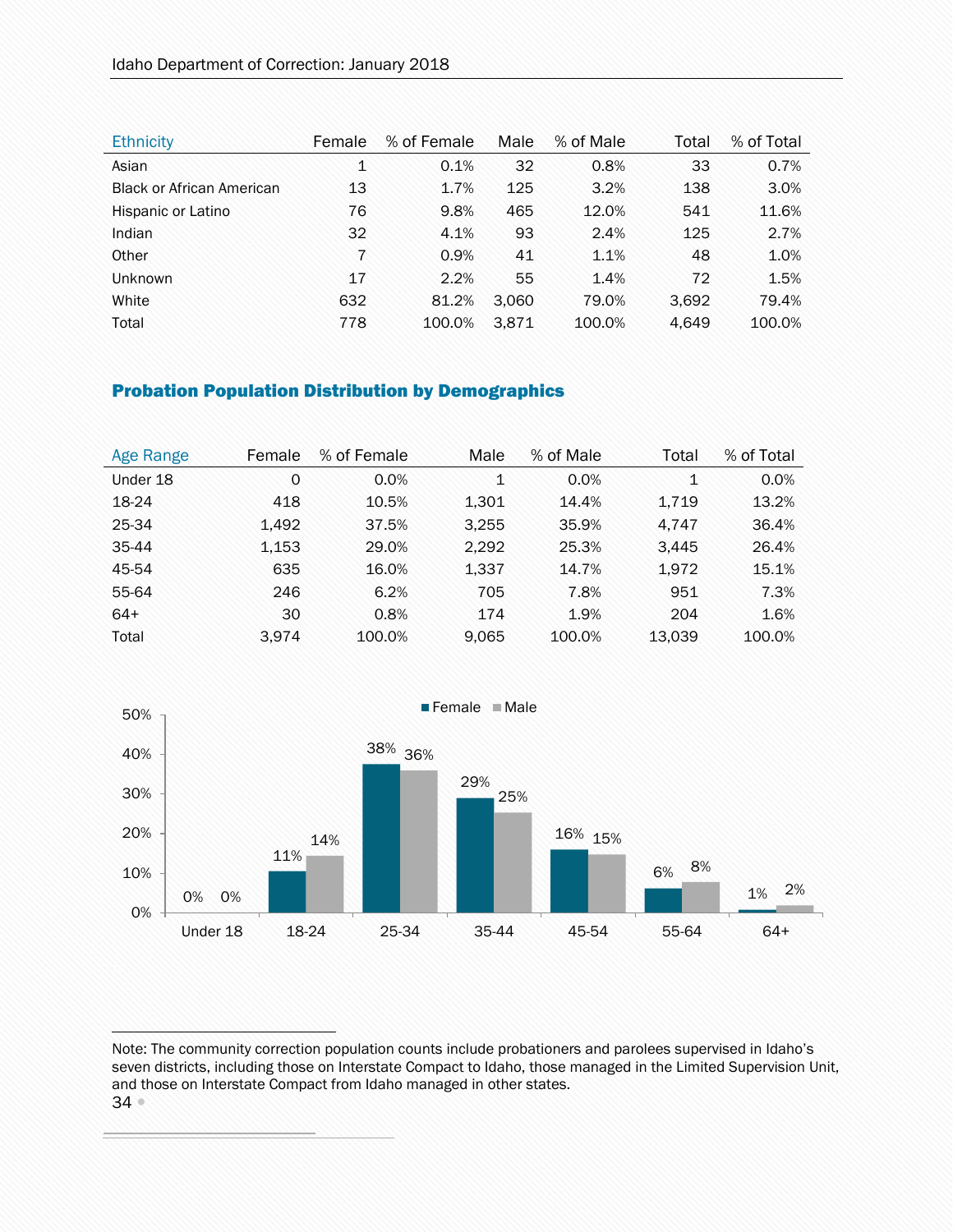| Gender | N      | % of Total |  |  |
|--------|--------|------------|--|--|
| Female | 3.974  | 30.5%      |  |  |
| Male   | 9,065  | 69.5%      |  |  |
| Total  | 13,039 | 100.0%     |  |  |



| <b>Ethnicity</b>                 | Female | % of Female | Male  | % of Male | Total  | % of Total |
|----------------------------------|--------|-------------|-------|-----------|--------|------------|
| Asian                            | 16     | 0.4%        | 54    | 0.6%      | 70     | 0.5%       |
| <b>Black or African American</b> | 46     | 1.2%        | 214   | 2.4%      | 260    | 2.0%       |
| Hispanic or Latino               | 288    | 7.2%        | 1.016 | 11.2%     | 1,304  | 10.0%      |
| Indian                           | 167    | 4.2%        | 208   | 2.3%      | 375    | 2.9%       |
| Other                            | 35     | 0.9%        | 92    | 1.0%      | 127    | 1.0%       |
| <b>Unknown</b>                   | 492    | 12.4%       | 1.043 | 11.5%     | 1,535  | 11.8%      |
| White                            | 2,930  | 73.7%       | 6.438 | 71.0%     | 9,368  | 71.8%      |
| Total                            | 3.974  | 100.0%      | 9.065 | 100.0%    | 13,039 | 100.0%     |

Note: The community correction population counts include probationers and parolees supervised in Idaho's seven districts, including those on Interstate Compact to Idaho, those managed in the Limited Supervision Unit, and those on Interstate Compact from Idaho managed in other states.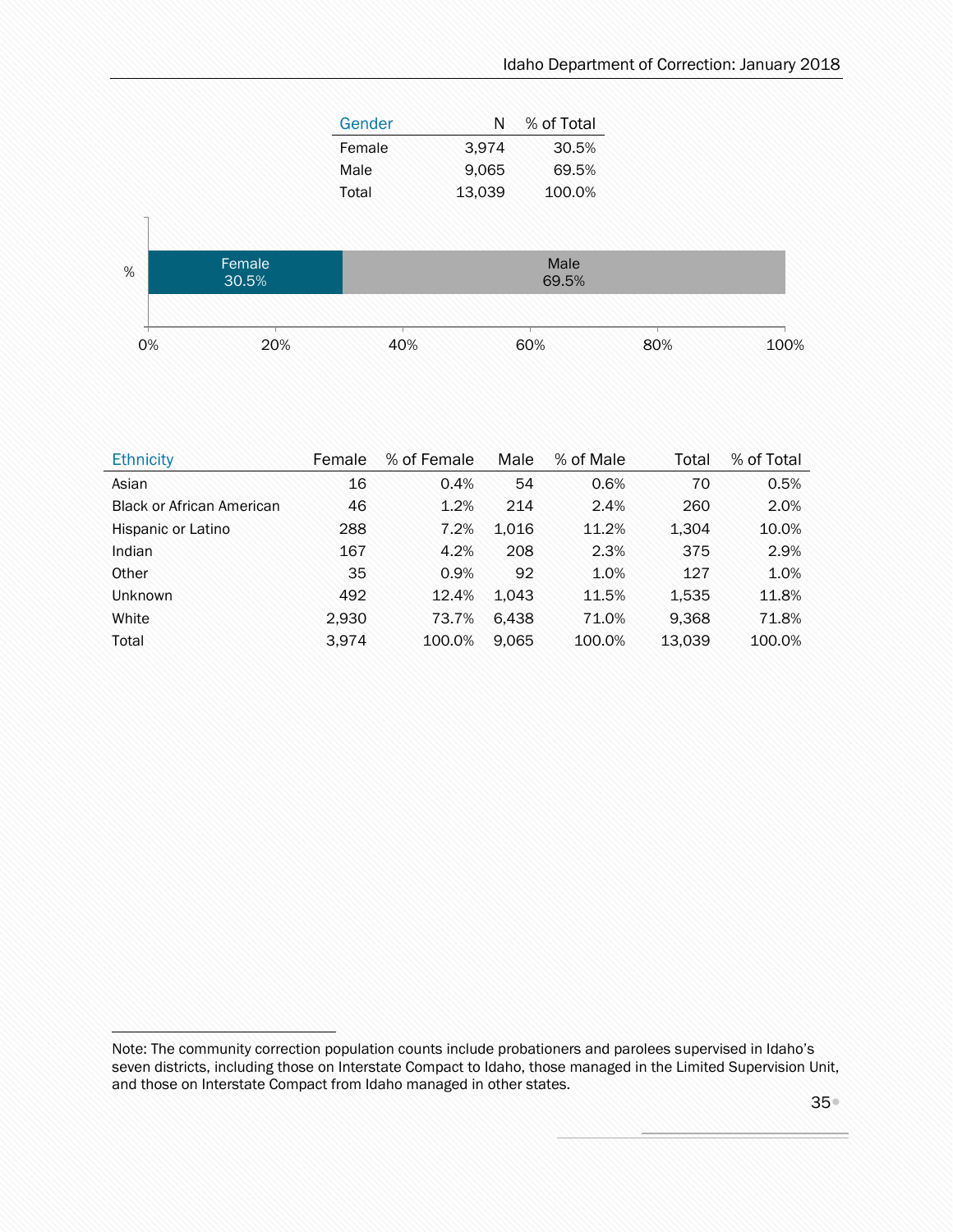# <span id="page-35-0"></span>Section III: Glossary